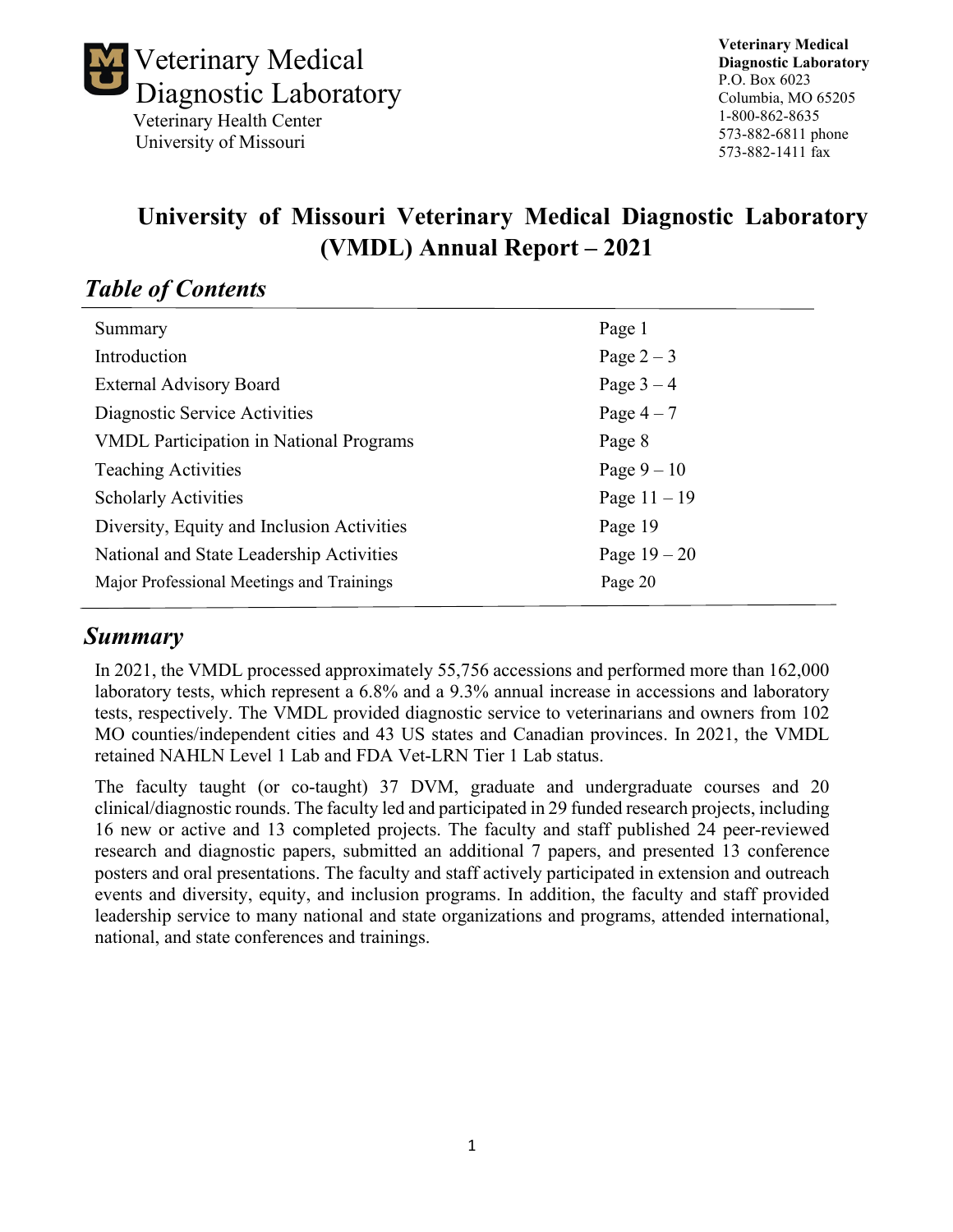

**Veterinary Medical Diagnostic Laboratory** P.O. Box 6023 Columbia, MO 65205 1-800-862-8635 573-882-6811 phone 573-882-1411 fax

# *Introduction*

The University of Missouri Veterinary Medical Diagnostic Laboratory (VMDL) is one of two clinical units in the College of Veterinary Medicine. The VMDL is Missouri's only full-service diagnostic lab for all animal species and is also the only lab in the state accredited by the American Association of Veterinary Laboratory Diagnosticians (AAVLD). The faculty and staff are committed to excellence in diagnostic service, teaching, and research. The VMDL provides relevant, timely, and cost-effective diagnostic services to its clients and maintains a positive learning environment for the students.

The 2021 VMDL Annual Report outlines the major diagnostic, teaching, research, and organizational service activities. To track diagnostic caseload for professional DVM education and better service to the state of Missouri, 5-year data are presented. Owing to the recent improvement on data mining method, the diagnostic data for years 2017 to 2020 are more accurate and slightly different than those included in previous annual reports.

#### **VMDL Organizational Structure**



Anatomical Pathology – Dr. Gayle Johnson Avian Diagnostics – Dr. Dan Shaw/Dr. Jeff Mitchell Business Office – Mr. Kirk Thompson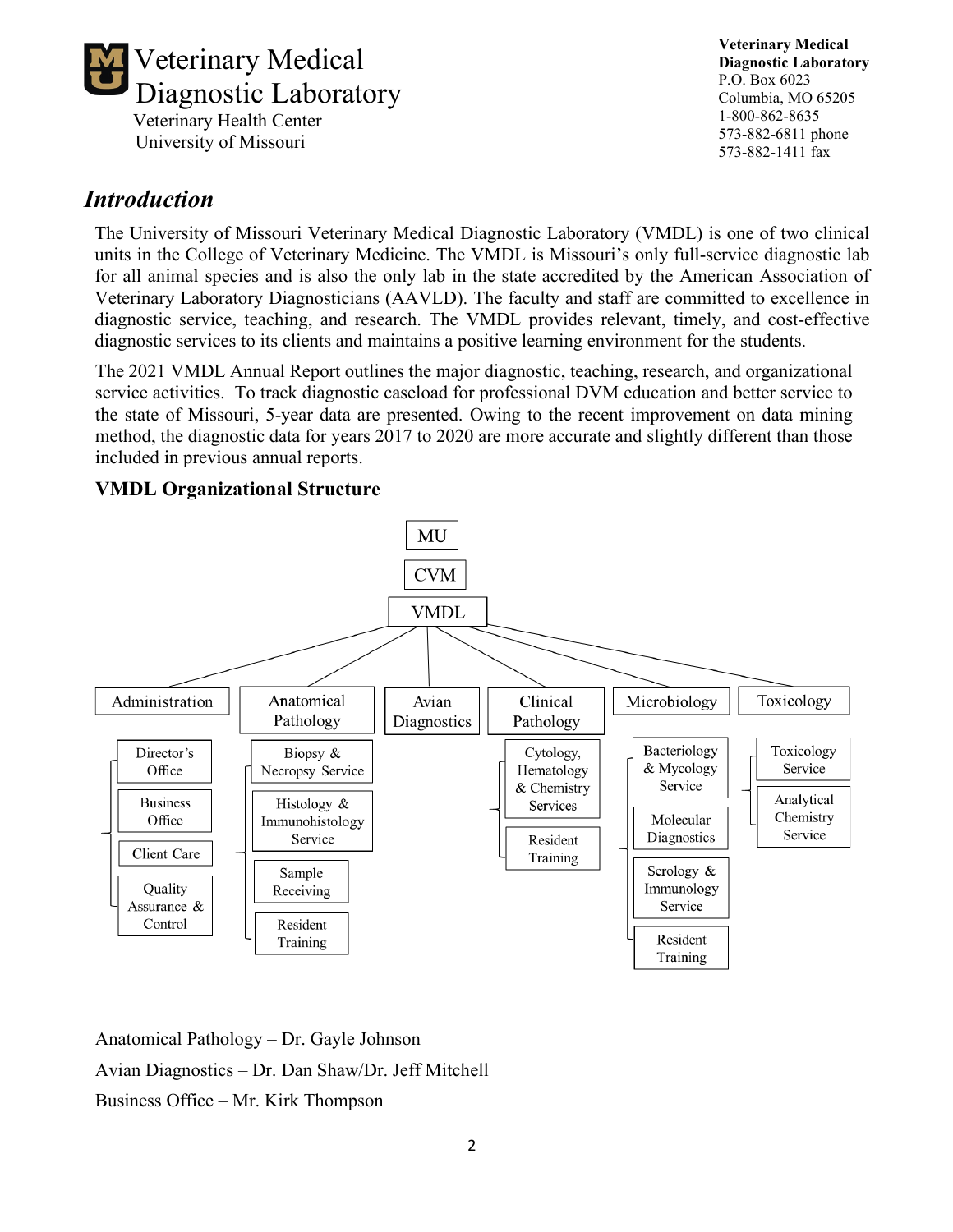# Veterinary Medical Diagnostic Laboratory Veterinary Health Center

University of Missouri

**Veterinary Medical Diagnostic Laboratory** P.O. Box 6023 Columbia, MO 65205 1-800-862-8635 573-882-6811 phone 573-882-1411 fax

Client Service/Sample Receiving – Dr. Lauren Delaney Clinical Pathology – Dr. Angela Royal/ Ms. Cheryl Rojas Director's Office – Ms. Rachel Newton Histology/Immunohistochemistry – Dr. Dae-Young Kim/Ms. Candace Kassel Microbiology – Dr. Tamara Gull/Mr. Jesse Bowman Molecular Diagnostics – Dr. Solomon (Wole) Odemuyiwa/Ms. Debra Sharpe Quality Assurance – Mr. Eric Mathis/Mr. Brian Nodine Serology/Immunology – Dr. Michael Zhang Toxicology/Analytical Chemistry – Dr. Tim Evans/Dr. Xiangwei Du **VMDL Client Outreach Programs**

Online Portal is available for clients to check results and charges in real-time.

FedEx Billable Stamps enables inexpensive next day delivery

Columbia area sample courier service is available

After-hours sample drop-off (a refrigerator is available at the VHC Small Animal Emergency Clinic)

VMDL attendance at regional VMA meetings

# *External Advisory Board*

### **Mission Statement**

To advise VMDL management on policies, development strategies, services, and collaborations with pertinent private, state, national and international organizations

## **Advisory Board Membership**

The Advisory Board consists of 11 members representing Missouri Department of Agriculture, Missouri Department of Conservation, commodity groups, private practice, animal health industry, and the University of Missouri Veterinary Health Center.

## **Advisory Board Members**

Steve Strubberg, DVM, Missouri State Veterinarian

Terry Gosch, DVM, USDA Area Veterinarian in Charge

Sherri Russell, DVM, Missouri Wildlife Veterinarian

Clark Fobian, DVM, Sedalia, MO, Past President AVMA

Bruce Addison, MS, President, Addison Biological Laboratory, Inc.

Tony Martin, DVM, Director of Animal Health Division, MFA, Inc.

Don Nikodim, Executive Vice President, Missouri Pork Association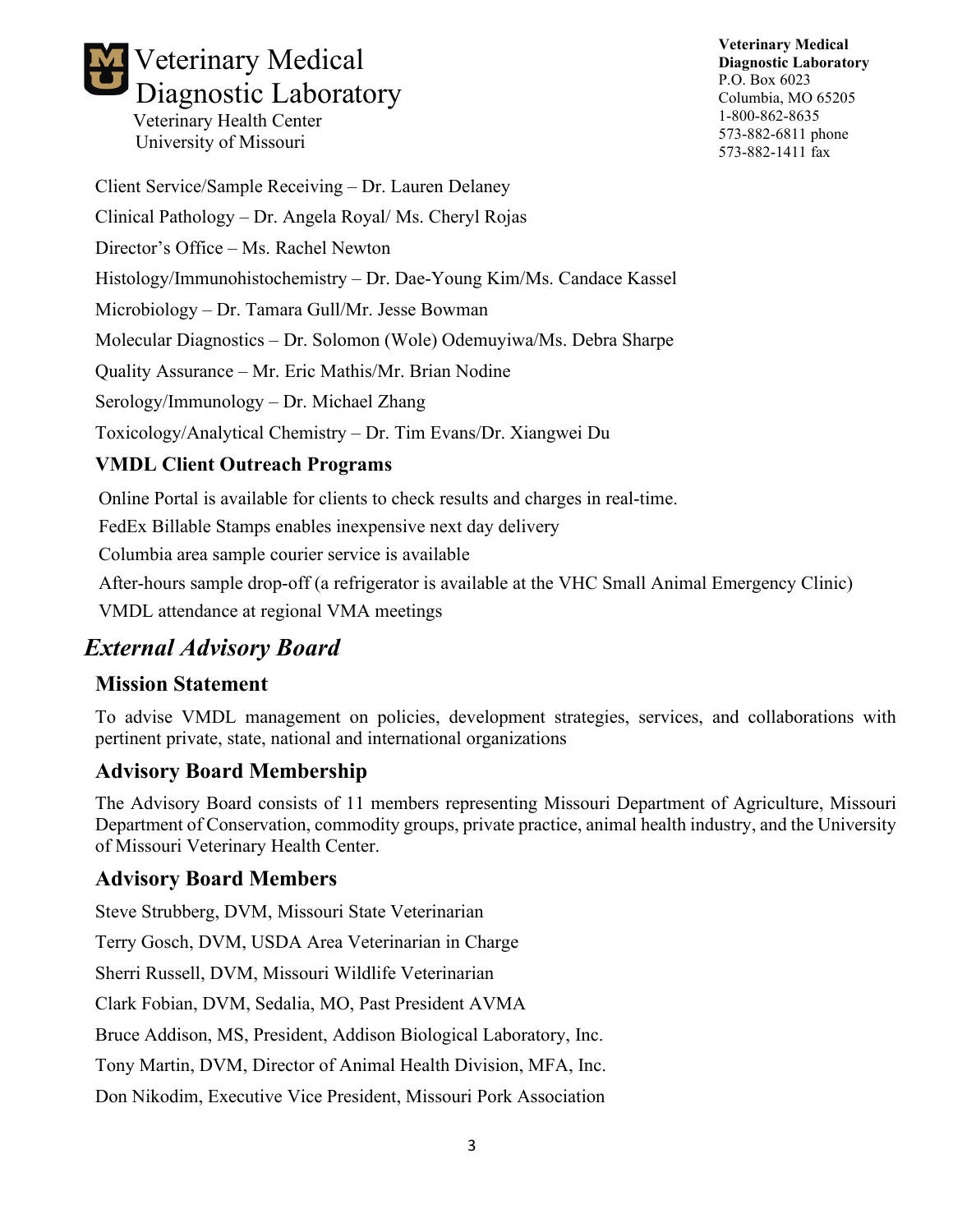

**Veterinary Medical Diagnostic Laboratory** P.O. Box 6023 Columbia, MO 65205 1-800-862-8635 573-882-6811 phone 573-882-1411 fax

Chuck Massengill, DVM, Missouri Cattlemen's Association

Joan Coates, DVM, MS, DACVIM-Neurology, MU VHC Interim Director John Middleton, DVM, PhD, ACVIM MU VHC Food Animal Service Philip Johnson, BVSc, MS, MRCVS, ACVIM, MU VHC Equine Service

# *Diagnostic Service Activities*

#### **Table 1. Five Year VMDL (Main Lab and Clinical Pathology) Accessions\***

|      |            |        |        |                      | Source (%) and Type   |                       |                       |
|------|------------|--------|--------|----------------------|-----------------------|-----------------------|-----------------------|
|      |            |        |        |                      |                       |                       | Non-                  |
|      | Total      | Main   | Clin   | VHC/Main             | VHC/Clin              | VHC/Total             | VHC/Total             |
| Year | Accessions | Lab    | Path   | Lab $(\% )$          | Path $(\%)$           | $(\%)$                | $(\%)$                |
| 2017 | 45,680     | 25,598 | 20,082 | 3,879                | 19,170                | 23,049                | 22,631                |
|      |            |        |        | (15.15%)             | $(95.46\%)$           | $(50.45\%)$           | $(49.55\%)$           |
| 2018 | 48,560     | 27,741 | 20,819 | 4,160<br>$(15.00\%)$ | 20,046<br>$(96.29\%)$ | 24,206<br>(49.85%)    | 24,354<br>$(50.15\%)$ |
| 2019 | 51,830     | 27,142 | 24,688 | 4353<br>$(16.04\%)$  | 23,954<br>$(97.03\%)$ | 28,307<br>$(54.62\%)$ | 23,523<br>$(45.39\%)$ |
| 2020 | 52,214     | 27,189 | 25,025 | 4,264<br>$(15.68\%)$ | 23,768<br>$(94.98\%)$ | 28,032<br>$(53.69\%)$ | 24,182<br>$(46.31\%)$ |
| 2021 | 55,756     | 29,015 | 26,741 | 4,340<br>(17.59)     | 26,043<br>$(97.39\%)$ | 30,383<br>$(54.59\%)$ | 25,373<br>$(45.51\%)$ |

\*A Main Lab accession may include multiple samples whereas each Clinical Pathology accession represents one test performed on one sample. VHC cases accounted for approximately 18% and 97% of main lab and clinical pathology accessions, respectively. From 2020 to 2021, total accessions increased 6.8%.

#### **Table 2. Five Year VMDL (Main Lab and Clin Path) Tests by Animal Species**

| Year           |        |        |               |         |        |        | Exotic | Non-   |       |         |         |
|----------------|--------|--------|---------------|---------|--------|--------|--------|--------|-------|---------|---------|
| <i>Species</i> | Avian  |        | Bovine Canine | Caprine | Equine | Feline | /Wild  | Animal | Ovine | Porcine | Total   |
| 2017           | 10,327 | 19,126 | 54,401        | 22,86   | 9,391  | 8,205  | 16,861 | 8,191  | 718   | 4,147   | 133,653 |
|                |        |        |               |         |        |        |        |        |       |         |         |
| 2018           | 8,493  | 21,086 | 57,719        | 1,448   | 10,224 | 8,896  | 37,461 | 4,229  | 701   | 2,868   | 15,3125 |
|                |        |        |               |         |        |        |        |        |       |         |         |
| 2019           | 4,136  | 16,590 | 64,001        | 1,967   | 10,234 | 9,918  | 42,994 | 2,919  | 1,399 | 3,877   | 158,035 |
|                |        |        |               |         |        |        |        |        |       |         |         |
| 2020           | 4,164  | 17,029 | 68,744        | 1,835   | 9,191  | 10,347 | 26,541 | 4,672  | 838   | 4,887   | 148,248 |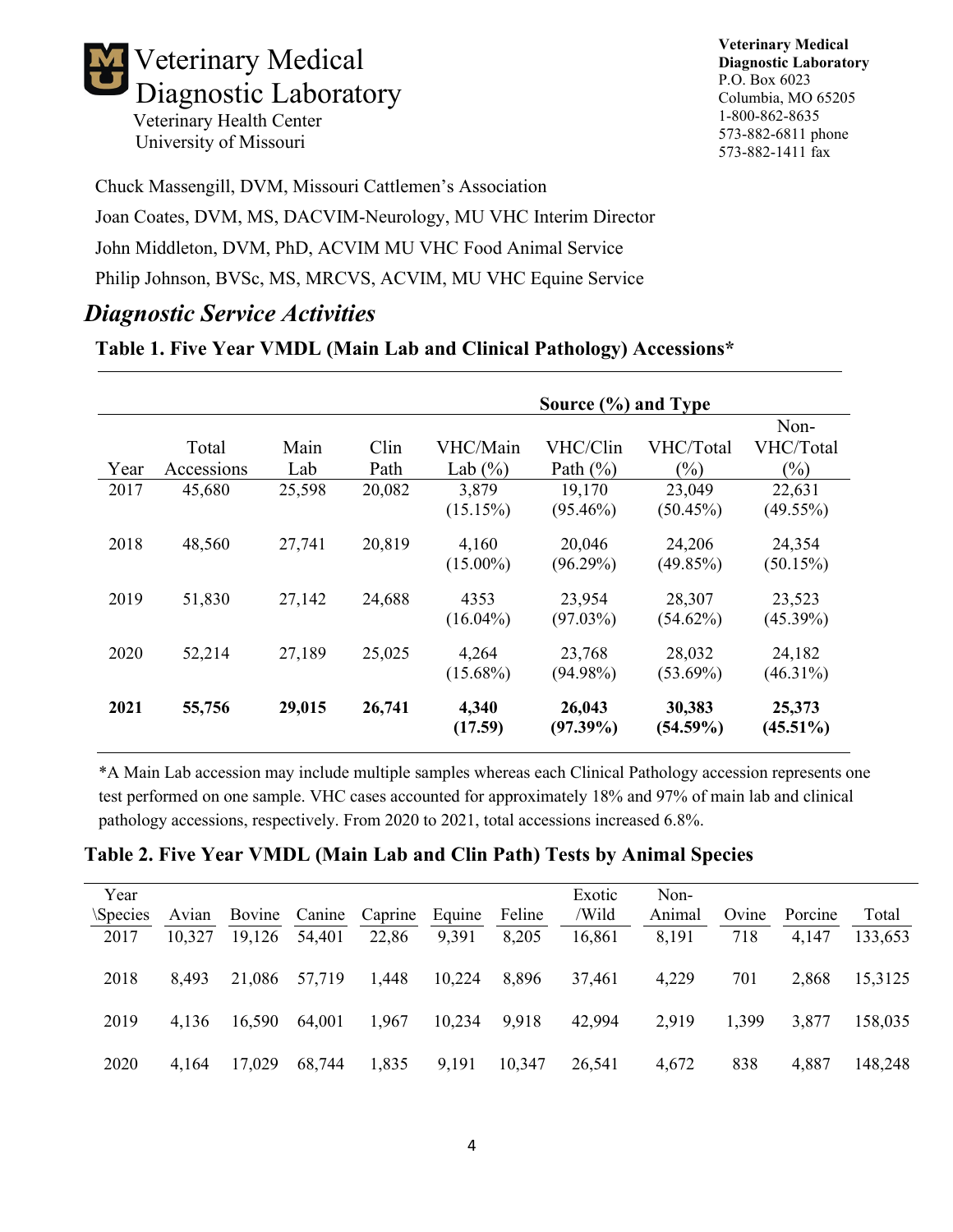| Veterinary Medical<br>Diagnostic Laboratory |       | Veterinary Health Center<br>University of Missouri |        |       |       |        |        |       | P.O. Box $6023$<br>1-800-862-8635 | <b>Veterinary Medical</b><br><b>Diagnostic Laboratory</b><br>Columbia, MO 65205<br>573-882-6811 phone<br>573-882-1411 fax |         |
|---------------------------------------------|-------|----------------------------------------------------|--------|-------|-------|--------|--------|-------|-----------------------------------|---------------------------------------------------------------------------------------------------------------------------|---------|
| 2021                                        | 4.228 | 15,798                                             | 70,261 | 1,690 | 9,161 | 10.666 | 42,247 | 4,118 | 784                               | 3,069                                                                                                                     | 162,022 |





| Year | Avian<br>D <sub>x</sub> . | Ana<br>Path | Histo/<br><b>IHC</b> | Clin<br>Path | Bacti<br>/Myco. | Mol.<br>Dx. | Serology<br>/Immuno | Tox/Ana<br>Chem | Total $\left(\frac{9}{6}\right)$<br>Change) |
|------|---------------------------|-------------|----------------------|--------------|-----------------|-------------|---------------------|-----------------|---------------------------------------------|
| 2017 | 5,415                     | 12,157      | 40,537               | 28,249       | 16,727          | 10,911      | 21,634              | 5,421           | $141,051$ (N/A)                             |
| 2018 | 4,411                     | 12,882      | 40,376               | 29,126       | 15,246          | 9,872       | 38,515              | 3,890           | 154,318 (9.41%)                             |
| 2019 | 1.604                     | 12,934      | 42,373               | 31,797       | 13,761          | 8,548       | 46,646              | 3,335           | 160,998 (4.33%)                             |
| 2020 | 1,822                     | 13,051      | 45,270               | 35,206       | 13,720          | 7,717       | 27,539              | 3,222           | 147,547 (-8.35%)                            |
| 2021 | 1,586                     | 15,294      | 44,227               | 37,151       | 13,625          | 8,537       | 43,364              | 2,787           | 166,571 (10.16%)                            |

**Table 3. Five Year VMDL (Main Lab and Clin Path) Tests by Section**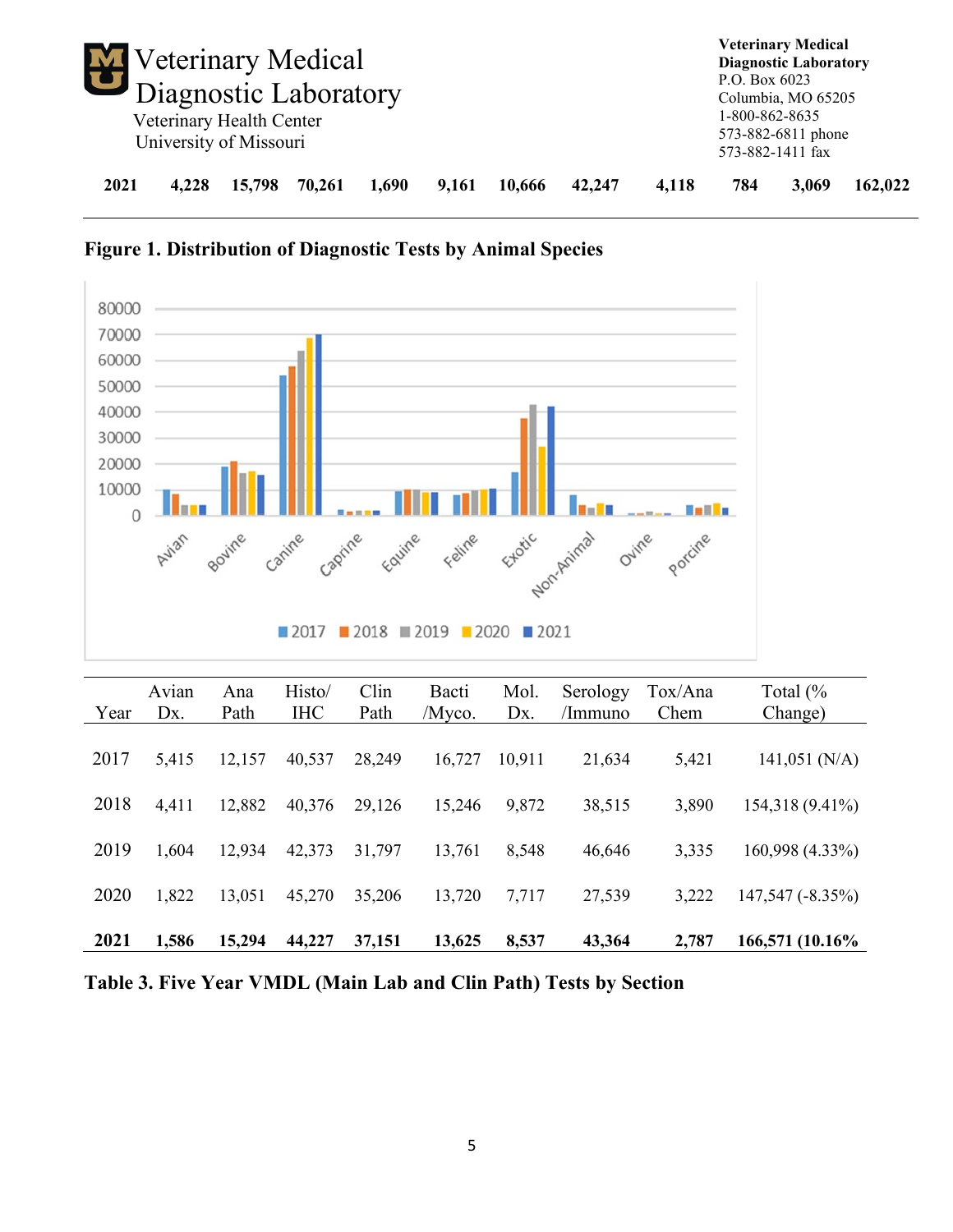

**Veterinary Medical Diagnostic Laboratory** P.O. Box 6023 Columbia, MO 65205 1-800-862-8635 573-882-6811 phone 573-882-1411 fax

| County         | <b>Accession #</b> | County       | <b>Accession #</b> | County         | <b>Accession #</b> |
|----------------|--------------------|--------------|--------------------|----------------|--------------------|
| Boone          | 35,538             | Buchanan     | 140                | Cedar          | 45                 |
| Saint Louis    | 1,502              | Pettis       | 132                | Ste. Genevieve | 44                 |
| Saint Charles  | 846                | Oregon       | 124                | Platte         | 43                 |
| Greene         | 823                | Cooper       | 122                | Linn           | 40                 |
| Jackson        | 683                | Howard       | 122                | Bollinger      | 34                 |
| Cole           | 679                | Lawrence     | 112                | Carroll        | 32                 |
| Callaway       | 642                | Miller       | 107                | Montgomery     | 32                 |
| Franklin       | 530                | Texas        | 107                | Lewis          | 31                 |
| Christian      | 458                | Saline       | 102                | Dallas         | 29                 |
| Johnson        | 442                | Polk         | 100                | Stoddard       | 29                 |
| Jefferson      | 418                | Pulaski      | 100                | Atchison       | 24                 |
| Not Specified  | 389                | Putnam       | 100                | Clay           | 21                 |
| Cape Girardeau | 345                | Shelby       | 99                 | Dent           | 21                 |
| St. Louis City | 316                | Scott        | 94                 | Benton         | 19                 |
| Webster        | 266                | Taney        | 94                 | Mississippi    | 17                 |
| Phelps         | 260                | Macon        | 89                 | Maries         | 15                 |
| Camden         | 258                | Pike         | 89                 | Perry          | 15                 |
| <b>Butler</b>  | 249                | Nodaway      | 83                 | Chariton       | 11                 |
| St. Francois   | 211                | Caldwell     | 73                 | Barton         | 10                 |
| Jasper         | 207                | Grundy       | 71                 | Sullivan       | $\boldsymbol{9}$   |
| Randolph       | 207                | Knox         | 68                 | Andrew         | $\overline{7}$     |
| Newton         | 206                | Audrain      | 64                 | Shannon        | $\overline{7}$     |
| Cass           | 200                | Laclede      | 61                 | Clark          | 6                  |
| Marion         | 199                | Wright       | 61                 | Scotland       | 5                  |
| Gasconade      | 198                | Osage        | 58                 | Dade           | $\overline{4}$     |
| Lafayette      | 195                | <b>Bates</b> | 56                 | Harrison       | $\overline{4}$     |
| McDonald       | 195                | Crawford     | 56                 | Dekalb         | $\overline{3}$     |
| Lincoln        | 192                | Dunklin      | 56                 | Gentry         | $\overline{3}$     |
| Livingston     | 192                | Vernon       | 52                 | Clinton        | $\overline{2}$     |
| Monroe         | 192                | Henry        | 51                 | Ozark          | $\overline{2}$     |
| Howell         | 183                | Warren       | 51                 | Ripley         | $\overline{2}$     |
| Ray            | 177                | Madison      | 49                 | Douglas        | $\mathbf{1}$       |
| <b>Barry</b>   | 153                | Adair        | 47                 | Mercer         | $\mathbf{1}$       |
| Moniteau       | 149                | Morgan       | 46                 | Stone          | $\mathbf{1}$       |

### **Table 4. Distribution of VMDL Accessions in 102 MO Counties/Independent City**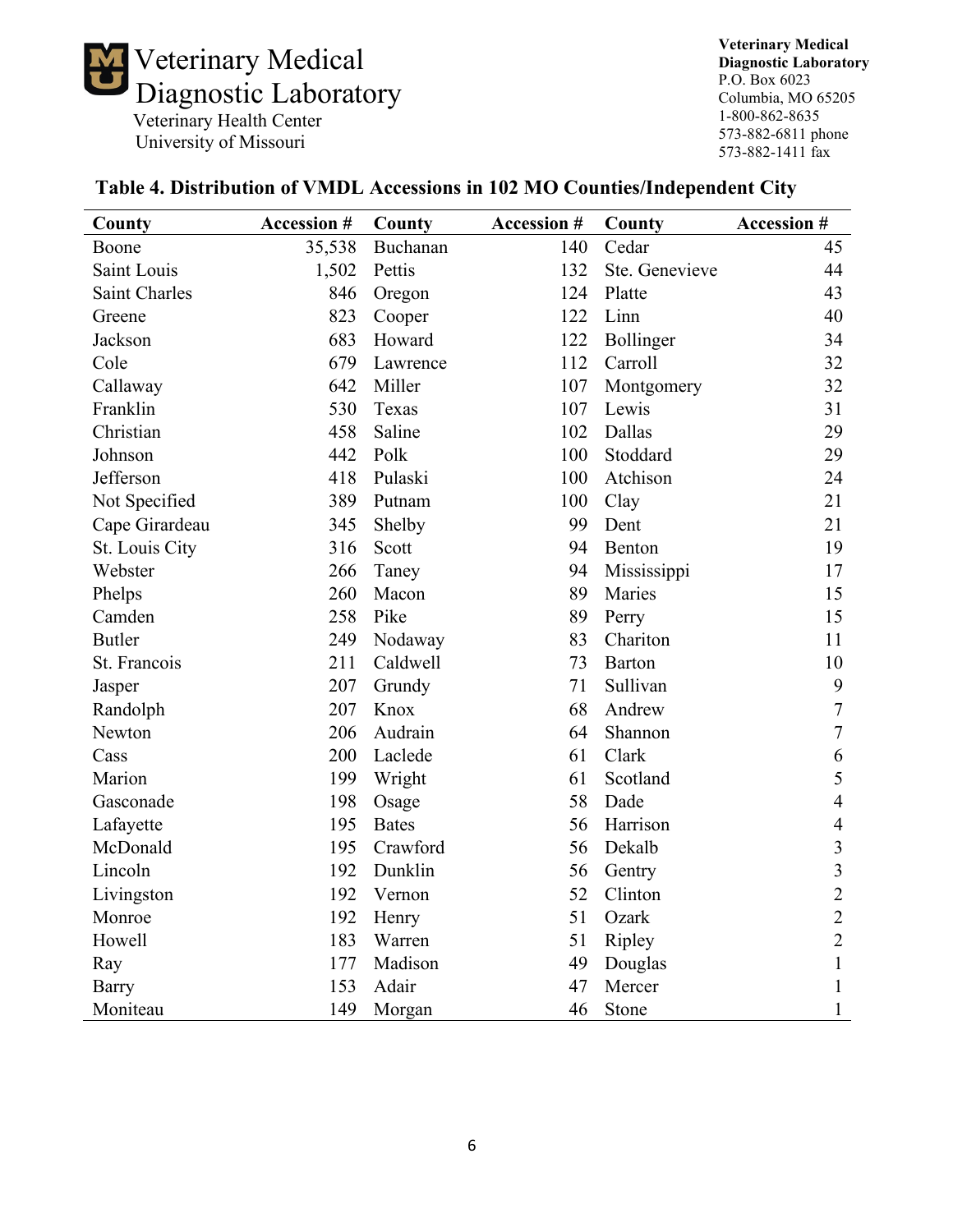

**Veterinary Medical Diagnostic Laboratory** P.O. Box 6023 Columbia, MO 65205 1-800-862-8635 573-882-6811 phone 573-882-1411 fax

| <b>State</b> | <b>Accession #</b> | <b>State</b>   | <b>Accession #</b> | <b>State</b>  | <b>Accession #</b> |
|--------------|--------------------|----------------|--------------------|---------------|--------------------|
| Illinois     | 1,045              | Arizona        | 28                 | New Mexico    | 4                  |
| Arkansas     | 927                | Pennsylvania   | 28                 | Georgia       |                    |
| Oklahoma     | 521                | Manitoba       | 24                 | Maine         |                    |
| Florida      | 448                | Massachusetts  | 24                 | Wyoming       | 3                  |
| N. Carolina  | 378                | New Jersey     | 24                 | Alaska        |                    |
| Kansas       | 233                | Texas          | 19                 | Ontario       |                    |
| California   | 185                | South Carolina | 18                 | Oregon        |                    |
| Iowa         | 104                | Nebraska       | 14                 | Michigan      |                    |
| Minnesota    | 95                 | Delaware       | 13                 | Hawaii        |                    |
| Colorado     | 87                 | Alabama        | 12                 | Nevada        |                    |
| New York     | 73                 | Washington     | 10                 | North Dakota  |                    |
| Montana      | 50                 | Tennessee      | 9                  | Ohio          |                    |
| Indiana      | 41                 | Kentucky       | 6                  | Rhode Island  |                    |
| Virginia     | 40                 | Wisconsin      | 6                  | Utah          |                    |
| Michigan     | 36                 | Florida        |                    | Vermont       |                    |
| S. Dakota    | 30                 | Connecticut    | 4                  | West Virginia |                    |
| Puerto Rico  | 29                 | Maryland       | 4                  |               |                    |

## **Table 5. Distribution of VMDL Accessions Outside Missouri**

### **Table 6. External Proficiency Tests**

| <b>Bacteriology/Mycology</b>                    | <b>Molecular Diagnostics</b>               |
|-------------------------------------------------|--------------------------------------------|
| Contagious Equine Metritis Culture              | African Swine Fever rPCR                   |
| Listeria and Salmonella in Raw Dog Food         | <b>Classical Swine Fever Virus rRT-PCR</b> |
| Salmonella Group D Culture and Serology         | Foot-and-Mouth Disease Virus rRT-PCR       |
| <b>Clinical Pathology</b>                       | Mycoplasma gallisepticum PCR               |
| Chemistry-Routine                               | Mycoplamsma synoviae PCR                   |
| Hematology                                      | Swine Influenza Virus rRT-PCR              |
| Microscopy                                      | SARS-CoV-2 rRT-PCR                         |
| Urinalysis                                      | Serology/Immunology                        |
| <b>Foreign Animal Disease Data Transmission</b> | <b>Bluetongue ELISA</b>                    |
| <b>APMV/vNDV Electronic Messaging</b>           | Bovine Leukemia Virus ELISA                |
| <b>ASF Electronic Messaging</b>                 | <b>Brucellosis Serology</b>                |
| <b>CSF Electronic Messaging</b>                 | Chronic Wasting Disease ELISA              |
| <b>FMD Electronic Messaging</b>                 | Equine Infectious Anemia ELISA             |
| IAV-A Electronic Messaging                      | Johne's ELISA                              |
| <b>IAV-S Electronic Messaging</b>               | Pseudorabies Virus gB & gl ELISA           |
| <b>Pseudorabies Electronic Messaging</b>        | <b>Toxicology</b>                          |
| <b>Molecular Diagnostics</b>                    | Aflatoxin in Feedstuffs HPLC               |
| Avian Influenza Virus rRT-PCR                   | Aflatoxin M1 in Tissues HPLC               |
| Avian Paramyxovirus -1/END Virus rRT-PCR        | Deoxynivalenol in Feedstuffs HPLC          |
|                                                 | Fumonisin in Feedstuffs HPLC               |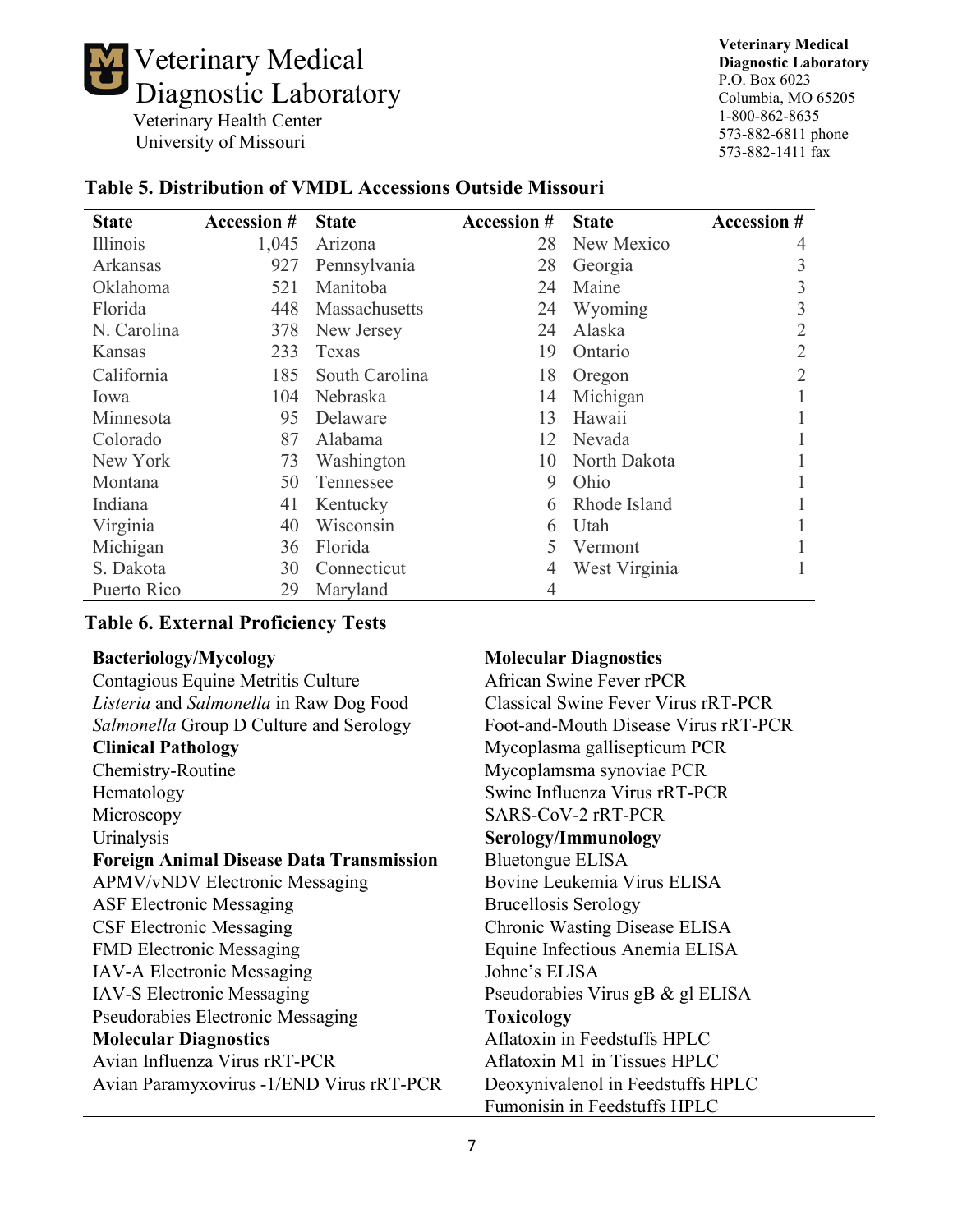

# *VMDL Participation in National Programs*

### **Figure 3. Level I Lab of National Animal Health Laboratory Network (NAHLN)**



**Figure 4. Tier I Member of FDA Veterinary Laboratory Investigation and Response Network (Vet-LIRN[\)](https://www.fda.gov/animal-veterinary/science-research/vet-lirn-laboratories)**

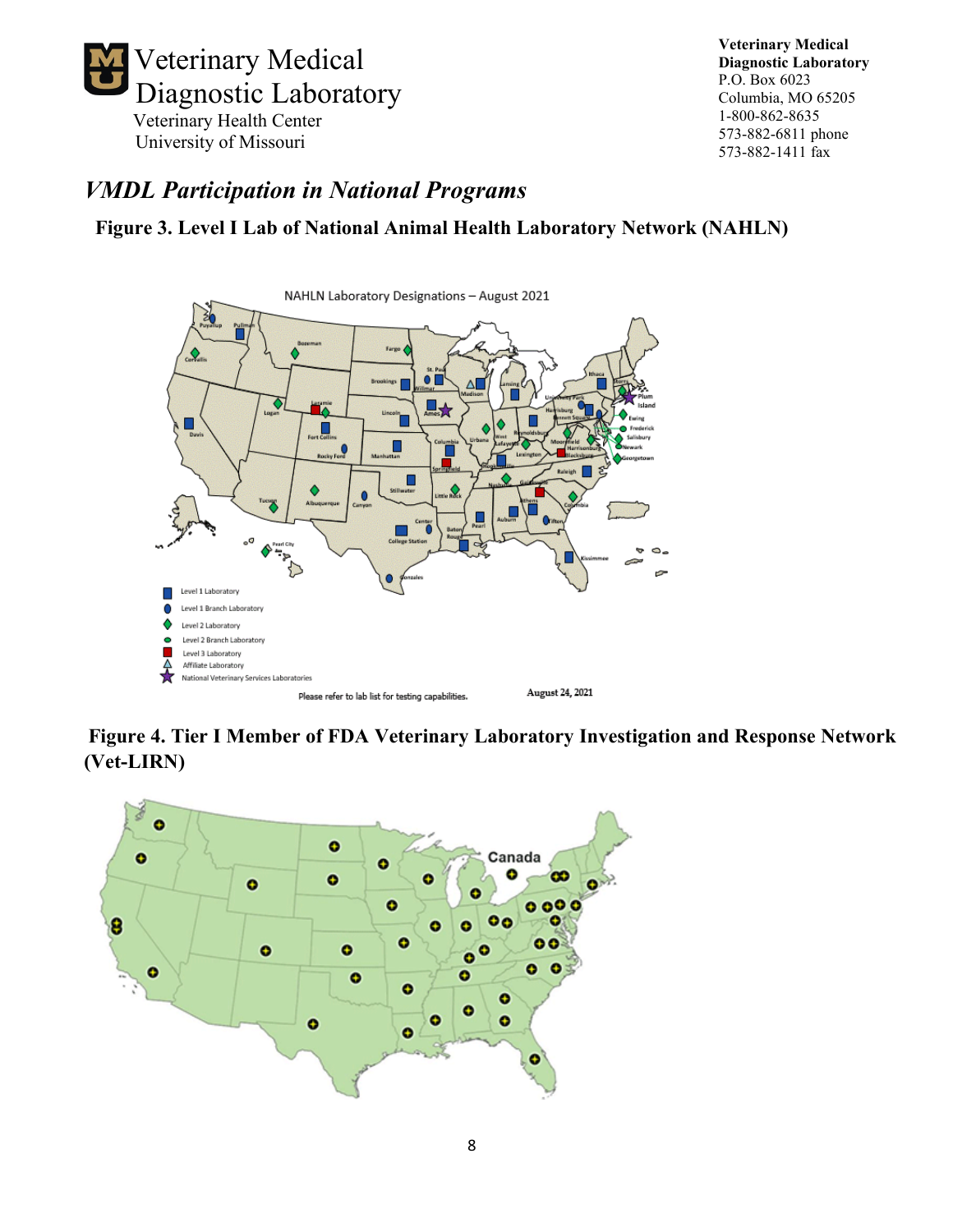

# *Teaching Activities*

**Veterinary Medical Diagnostic Laboratory** P.O. Box 6023 Columbia, MO 65205 1-800-862-8635 573-882-6811 phone 573-882-1411 fax

### **Didactic and Laboratory Courses** (**N = 37; Bold: Coordinated by VMDL Faculty**)

| AS 140/2140                | <b>Companion Animals</b>                                     |
|----------------------------|--------------------------------------------------------------|
| AS 325/4977                | Horse Production                                             |
| <b>BioMed 3200</b>         | <b>Comparative Hematology</b>                                |
| BioMED 3310                | <b>Biomedical Pathophysiology Online</b>                     |
| <b>BioMed 4100</b>         | <b>Veterinary Clinical Chemistry, Online</b>                 |
| BioMed 4110/V PBIO 7110    | <b>Veterinary Cytology</b>                                   |
| <b>BioMED 4120</b>         | <b>Principles of Toxicology Online (Undergraduate Level)</b> |
| <b>LAB AN 9437</b>         | Lab Animal Pathology                                         |
| <b>MMI 8050</b>            | Mechanisms of Microbial Pathogenesis                         |
| P Health 8150              | <b>Human Health and the Environment</b>                      |
| <b>V BSCI 5507</b>         | Veterinary Pharmacology                                      |
| <b>V BSCI 5508</b>         | Veterinary Pharmacology                                      |
| <b>V BSCI 5509</b>         | <b>Veterinary Toxicology</b>                                 |
| V M S 6400                 | Food Animal Medicine & Surgery I                             |
| V M S 6420                 | Equine Medicine and Surgery I                                |
| <b>V M S</b> 6987          | <b>Problem-Based Learning Clinic Preparation</b>             |
| V M S 6996                 | <b>Advanced Dermatology</b>                                  |
| V M S 8036                 | Advanced Physiology of Dog and Cat                           |
| V M S 8401                 | Topics in Veterinary Clinical Sciences                       |
| V M S 8402                 | Seminar in Veterinary Clinical Sciences                      |
| V M S 8402 B               | Seminar in Veterinary Clinical Sciences                      |
| <b>V M S</b> 8402 <b>D</b> | <b>Clinicopathologic Case Conference (CPC)</b>               |
| V M S 8415                 | <b>Advanced Veterinary Neurology</b>                         |
| V M S 8485                 | Problems in Veterinary Clinical Science                      |
| <b>V PBIO 5552</b>         | Veterinary Bacteriology 1                                    |
| V PBIO 5553                | Veterinary Bacteriology 2                                    |
| V PBIO 5554                | Veterinary Virology                                          |
| <b>V PBIO 5575</b>         | <b>General Veterinary Pathology</b>                          |
| <b>V PBIO 5576</b>         | <b>Veterinary Systemic and Special Pathology I</b>           |
| <b>V PBIO 5577</b>         | <b>Veterinary Systemic and Special Pathology II</b>          |
| <b>V PBIO 5578</b>         | <b>Veterinary Clinical Pathology</b>                         |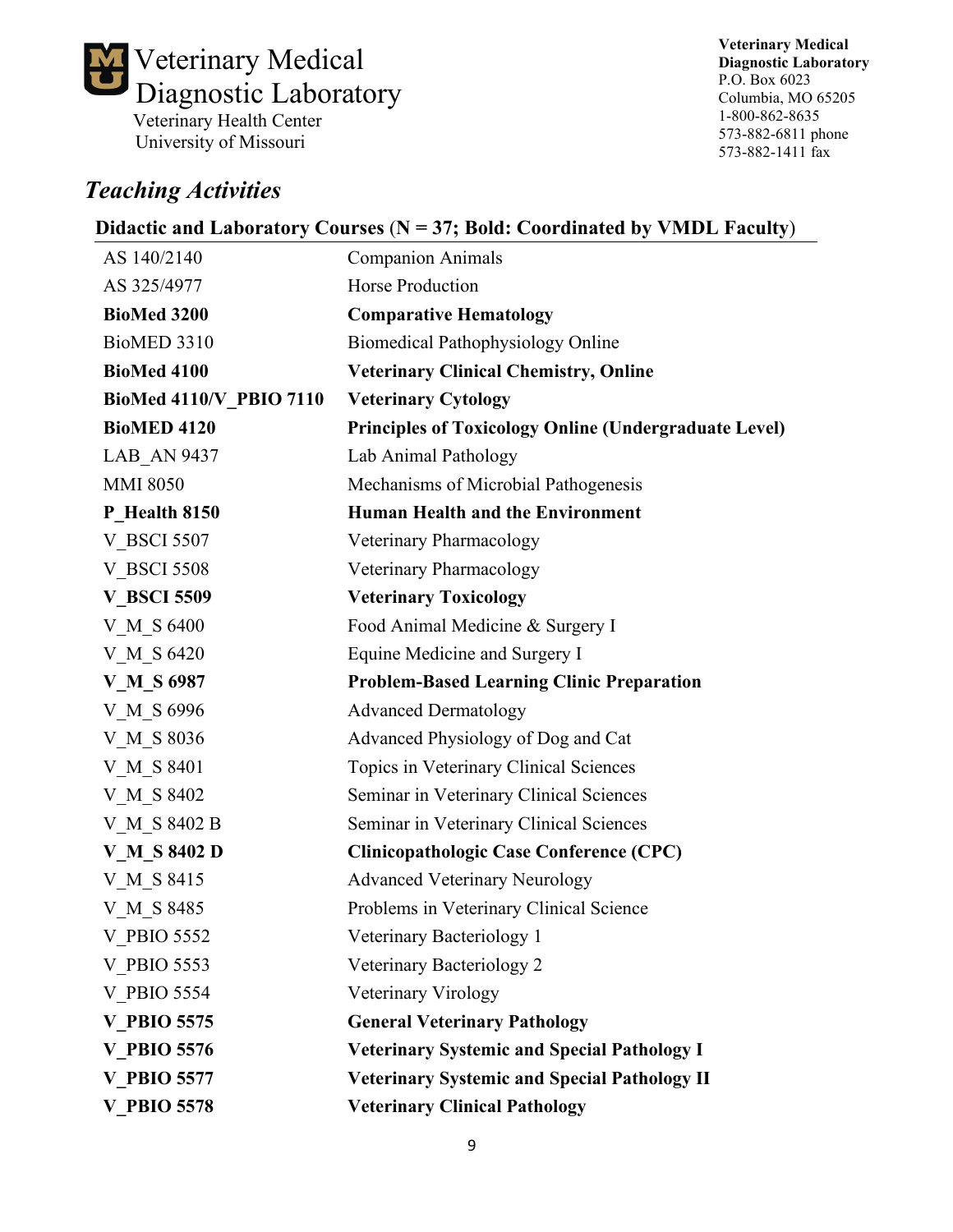

**Veterinary Medical Diagnostic Laboratory** P.O. Box 6023 Columbia, MO 65205 1-800-862-8635 573-882-6811 phone 573-882-1411 fax

| <b>V PBIO 6647</b> | Diagnostic Pathology and Special Species Medicine I         |
|--------------------|-------------------------------------------------------------|
| <b>V PBIO 6679</b> | <b>Diagnostic Pathology and Special Species Medicine II</b> |
| <b>V PBIO 7120</b> | <b>Principles of Toxicology Online (Graduate Level)</b>     |
| <b>V PBIO 8434</b> | <b>Advanced Clinical Pathology</b>                          |
| <b>V PBIO 8435</b> | <b>Advanced Microscopy in Veterinary Clinical Pathology</b> |
| <b>V PBIO 9090</b> | <b>Area Veterinary Pathobiology Dissertation Research</b>   |

### **Clinical and Diagnostic Rounds and Seminars (N = 20)**

| <b>Chemistry Rounds</b>                                                 |
|-------------------------------------------------------------------------|
| Comparative Orthopaedic Laboratory (COL) journal club                   |
| <b>Cytology Rounds</b>                                                  |
| Dermatology Rounds                                                      |
| Equine Journal Club                                                     |
| Food for Thought Rounds                                                 |
| Food Animal/ Equine Clinical Case Rounds                                |
| Food Animal Journal Club                                                |
| <b>Gross Pathology Rounds</b>                                           |
| <b>Hematology Rounds</b>                                                |
| Human Health and the Environment                                        |
| <b>Image Review</b>                                                     |
| Joint Pathology Center Wednesday Slide Conference                       |
| Mentoring International Students                                        |
| Mentoring Pre-Vet Students (Including Pre-Vet Scholars)                 |
| Mentoring Veterinary Professional Students at VET Orientation for VM-1s |
| Neurology Rounds                                                        |
| <b>Ophthalmic Pathology Rounds</b>                                      |
| <b>Slide Treats</b>                                                     |
| <b>VMDL-Food Animal Monthly Rounds</b>                                  |

## **Residency Training Programs**

Anatomical Pathology Clinical Pathology Clinical and Diagnostic Microbiology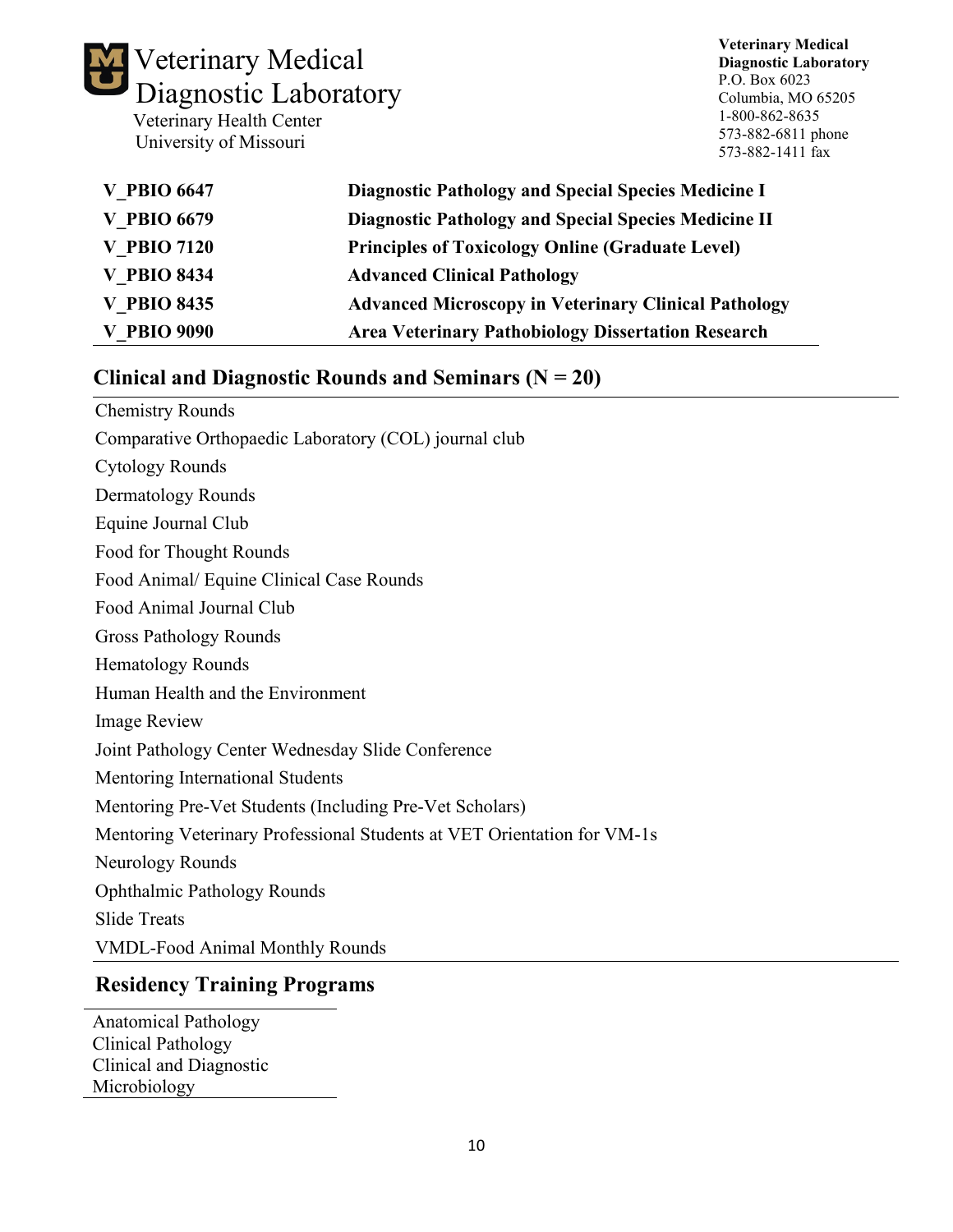

**Veterinary Medical Diagnostic Laboratory** P.O. Box 6023 Columbia, MO 65205 1-800-862-8635 573-882-6811 phone 573-882-1411 fax

# *Scholarly Activities*

### **New and Active Grants**

1. Kemin Industries Investigators: Bailey (PI), **Du X (Co-PI)** Duration: 06/01/2021 – 03/31/2022. Title: Use of mycotoxin binders in beef cattle diets containing ergot-like alkaloids Award: \$81,259, Amount for MU VMDL: \$1,000.

2. FDA Vet-LIRN U18FD007511 Investigators: **Du X (PI), Evans T (Co-PI)** Duration: 09/06/2021 – 08/31/2022. Title: Enhancing food contaminant surveillance capacity using ultra-performance liquid chromatography with UV/fluorescence detection Award: \$173,000

3. DHHS/NIH 1R01HD092254-01A1 Investigators: Lucy MC (PI), E**vans TJ (Co-I, 2.5% shared credit), Gull T (Co-I, 2.5% Shared credit)** Duration: 08/15/18 – 04/20/23 Title: Uterine microbiome: Functional significance in establishing the uterine program postpartum Award: \$1,597,127 (2021: \$321,625).

4. Purdue University Investigator: **Evens T (PI)** Duration: 08/01/2021 – 07/31/2022 Title: See Us-Be Us: Inspiring future veterinarians using a Veterinary STEM Ecosystem Award: \$1,500

5. NIFA/USDA

Investigators: Adkins P (PI), **Evans T (Co-PI, 30% Shared credit)** Duration: 09/01/2020 – 08/31/2023 Title: Show-Me VET ECHO: Veterinary Education and Training (VET) through Extension for Community Healthcare Outcomes (ECHO) Program Award: \$238,228

6. Kemin Industries Duration: 06/01/2021 – 03/31/2022 Investigators: Bailey E, **Evans T (Co-PI, 20% shared credit)** Title: Use of Mycotoxin Binders in Beef Cattle Diets Containing Ergot-like Alkaloids Award: \$69,725

7. ACVS Surgeon-in-training Research Grant Investigators: Byer B, Skinner O, **Gull T (Co-I)**, Mickelson M (PI)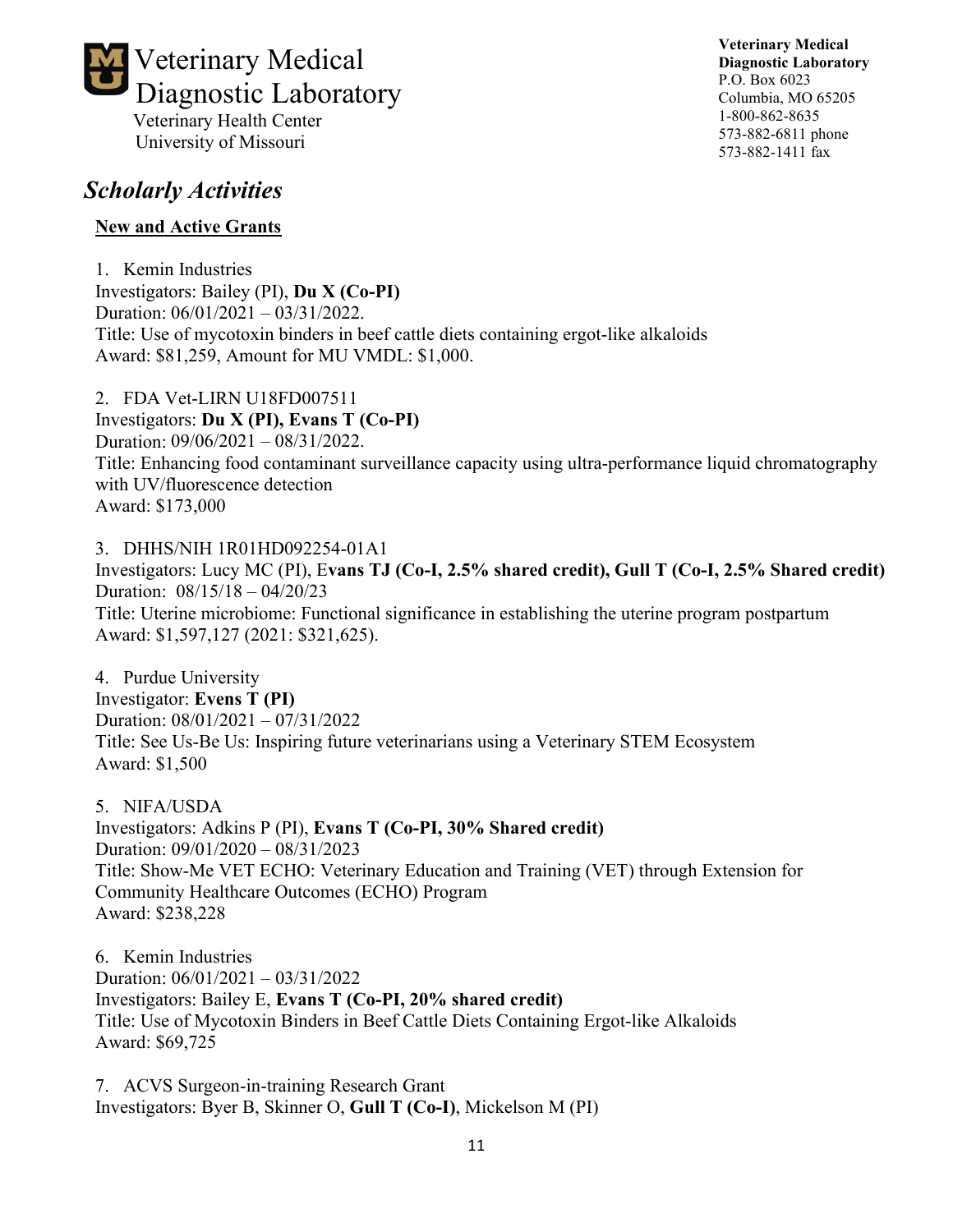

**Veterinary Medical Diagnostic Laboratory** P.O. Box 6023 Columbia, MO 65205 1-800-862-8635 573-882-6811 phone 573-882-1411 fax

Duration: 4/1/21 – 9/30/22 Title: Effect of subcutaneous lavage on bacterial contamination in dogs and cats undergoing gastrointestinal surgery. Award: \$12,555

8. MU CVM Phi Zeta Grant Investigator: **Ierardi R (PI),** Raghavan R (Mentor) Duration: 12/1/2021 – 11/30/2022 Title: A cross-sectional study to determine prevalence, geographic distribution, and herd-level risk factors of bovine anaplasmosis in Missouri beef cattle. Award: \$200 gift card plus additional funds to help pay publication fees (up to \$1,000) or travel costs to attend a scientific meeting (up to \$500)

9. CHILDRENS MERCY HOSPITAL Investigators: Middleton J (PI), **Kim DY (Co-I, 15% shared credit)** Duration: 03/15/2018 – 12/31/2022 Title: Fetal Lamb Tracheal Occlusion Award: \$327,843

10. NIH OFFICE OF THE DIRECTOR Investigators: Wells KD (PI), Prather R (Co-PI), Green J (Co-I), Safranski T (Co-I), Schnabel R (Co-I), **Kim DY (Co-I, 5% shared credit)** Duration: 06/01/2019 – 05/31/2024 Title: Swine Somatic Cell Genome Editing Center Award: \$8,631,151 (2021: \$133,557)

11. Missouri Department of Conservation 450Zhang Investigators: **Zhang S (PI), Zhang M (Co-PI)**, Almasri M (Co-PI). Duration: 01/01/2020 – 02/28/2023 Title: Development and Application of MEMS-based Biosensor and RT-QulC Assay for the Detection of Chronic Wasting Disease Prion in Anti- and Post-Mortem Cervid Samples. Award: Total \$657,011 (2021: \$187,068)

12. FDA Vet-LIRN NIH 1U18FD006670-03 Investigators: **Zhang S (PI), Evans T (Co-PI), Johnson GC (Co-PI), Gull T (Co-PI), Shen Z (Co-PI), Odemuyiwa S (Co-PI)** Duration: 06/01/2021 – 05/31/2022 Title: FDA Vet-LIRN Site - Tier I Lab Renewal Award: \$46,549 (Direct: \$34,999)

13. USDA 2021-37624-35453 Project Director: **Zhang, S** Duration: 08/08/2021 – 07/31/2022 Title: NAHLN Level 1 Lab - Maintaining and Further Improving Capacity and Capabilities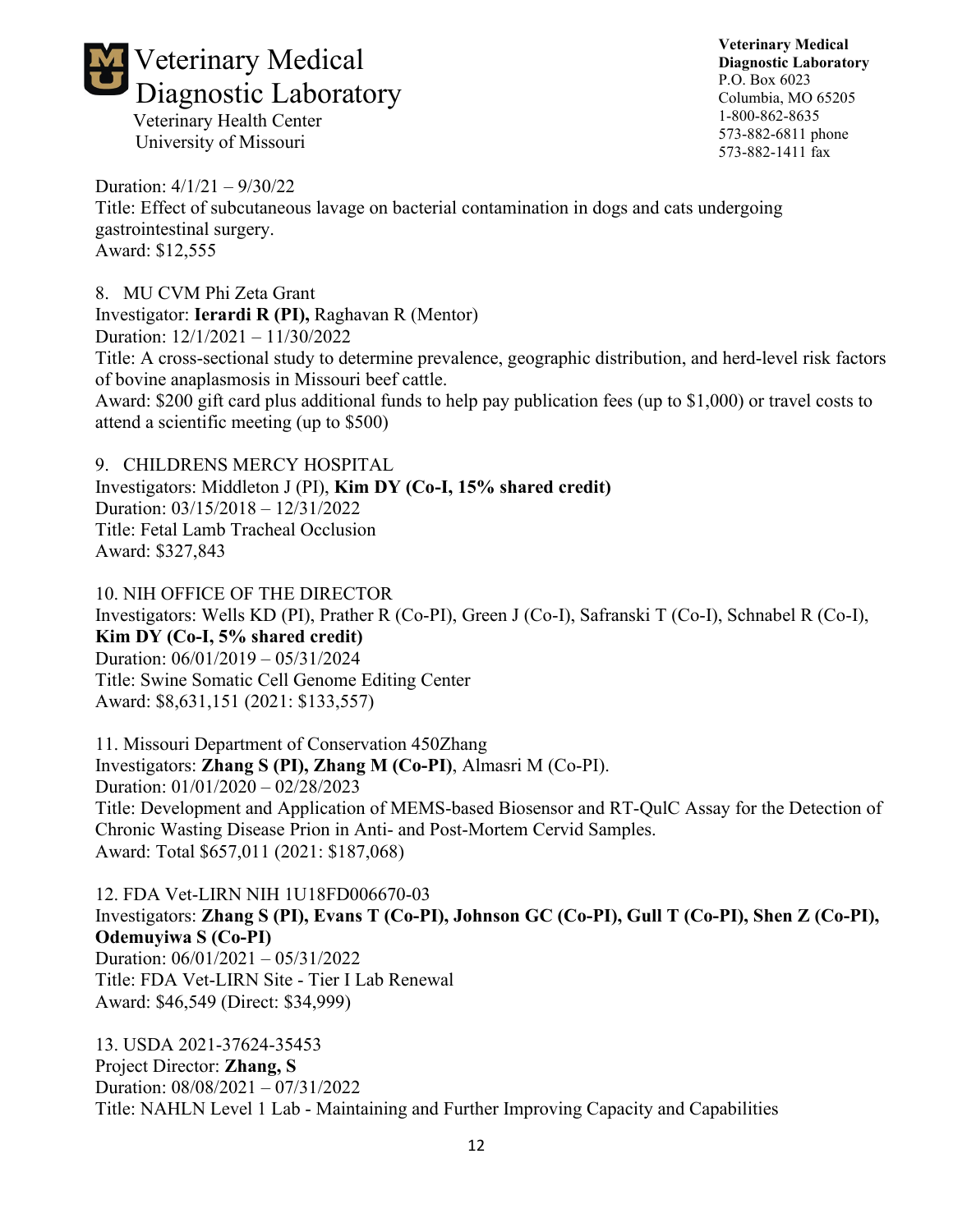

**Veterinary Medical Diagnostic Laboratory** P.O. Box 6023 Columbia, MO 65205 1-800-862-8635 573-882-6811 phone 573-882-1411 fax

Award: \$250,000 (Direct: \$227,273)

14. USDA AP21VSD&B000C129 Project Director: **Zhang S** Duration: 09/01/2021 – 08/31/2023 Title: NAHLN Level Infrastructure II Award: \$281,200 (Direct: \$255,635)

15. USDA-APHIS/MDNR Investigator: **Zhang S.** Duration: 2021 – 2022 Title: A multicenter validation of RT-QuIC assay for sensitive detection of Chronic Wasting Award: \$35,000 (Direct: \$31,818)

16. USDA AP21VSD&B000C028 Investigator: **Zhang, S** Duration: 03/01/2020 – 02/28/2023 Title: Validation of ASR1 Peptoids-ELISA for the Detection of Chronic Wasting Disease Prion in Samples with Low Prion Burden Award: \$116,323 (Direct: \$105,740)

#### **Completed Grants**

1. ACVIM Resident Research Grant Investigators: Walker K (PI), **Gull T (Co-I)** Duration: 07/01/19 – 06/30/21 Title: Bacterial culture and susceptibility of septic foot lesions of adult bovine originating from cow-calf operations. Award: \$9,285.

2. Phi Zeta Resident Grant Investigators: McCurdy K, **Gull T (Faculty Mentor)** and McCracken M. Duration: 12/1/2020 – 11/30/2021 Title: Effect of Intra-articular Morphine on the Antimicrobial Activity of Amikacin in Equine Synovial Fluid. Award: \$1,000

3. USDA Animal Health Formula Funds Investigators: **Gull T (PI), Kittana H**, Calcutt M and **Odemuyiwa S**. Duration: 10/1/2020 – 9/30/2021 Title: Multi-locus sequence typing of divergent Mannheimia isolates and molecular and serological detection of leukotoxin from cases with and without disease Award: \$8,000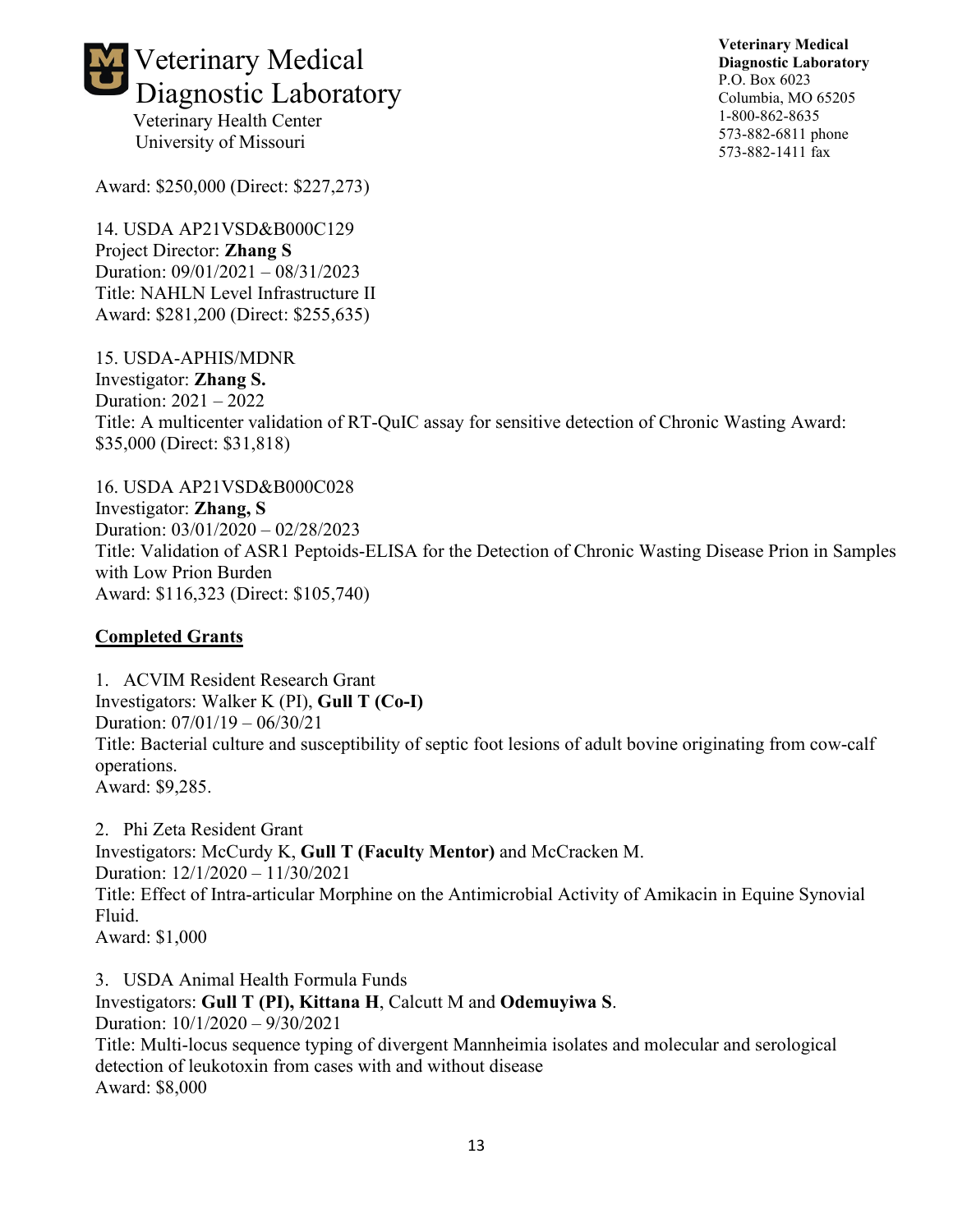

**Veterinary Medical Diagnostic Laboratory** P.O. Box 6023 Columbia, MO 65205 1-800-862-8635 573-882-6811 phone 573-882-1411 fax

4. ABK BIOMEDICAL INC. Investigators: Bryan J (PI) and **Kim DY (Co-I, 20% shared credit)** Duration:08/01/2020 – 02/02/2021 Title: Evaluation of Eye90™ Radioembolic Microspheres radiopacity and delivery in healthy rabbits. Award: \$28,398.00.

5. ABK Biomedical Inc.

Investigators: Bryan J (PI), **Kim DY (Co-I, 20%),** Lattimer J (Co-I), Maitz C (Co-I), Schlink S (Co-I). Duration: 2020 – 2021. Title: Evaluation of Eye90™ Radioembolic Microspheres radiopacity and delivery in healthy rabbits. Award: \$48,659.

6. DEPT. OF DEFENSE W81XWH1810430 Investigators: Stannard JP (PI), **Kuroki K (Co-I, 2% shared credit, 5% FTE)**

Duration: 01/09/18 – 08/31/21

Title: A biologic joint replacement strategy to treat patients with post-traumatic osteoarthritis – Expansion. Award: \$1,989,044 (Direct \$1,302,402)

7. NIH/NIAMS/Columbia University R01AR071316 Investigators: Lee CH (PI), Cook JL (Consortium PI), **Kuroki K (Co-I, 5% shared credit, 2% FTE)** Duration: 09/06/17 – 06/30/21 Title: Seamless healing of avascular meniscus tears by stem cell recruitment. Award: Total \$2,970,249, MU award \$1,121,817 (\$752,298 direct)

8. NIH/NIAMS/Columbia University R01AR068133 Investigators: Hung C (PI), Cook JL Consortium PI, **Kuroki K (Co-I, 20% shared credit, 5% FTE)** Duration: 06/01/16 – 05/31/21 Title: Incorporation of dexamethasone delivery with engineered cartilage. Award: \$406,820 (Direct \$265,029)

9. USDA/UGA AP20VSD&B00c018 Investigator: **Shen Z (PI)** Duration: 03/01/2020 – 02/28/2021 Title: United front to develop harmonized NGS training and procedures to increase the capabilities and capacity of NAHLN laboratories in response to antimicrobial resistance (AMR). Award: \$81,311 (Direct: \$73,919, Indirect: \$7,392).

10. FDA Vet-LIRN 1U18FD006670-01.

Investigators: **Zhang S (PI), Evans T (Co-PI), Johnson GC (Co-PI), Gull T (Co-PI), Zhang MZ (Co-PI), Odemuyiwa S (Co-PI)**.

Duration: 06/10/2020 – 05/31/2021

Title: Maintaining FDA Vet-LIRN Tier I Lab.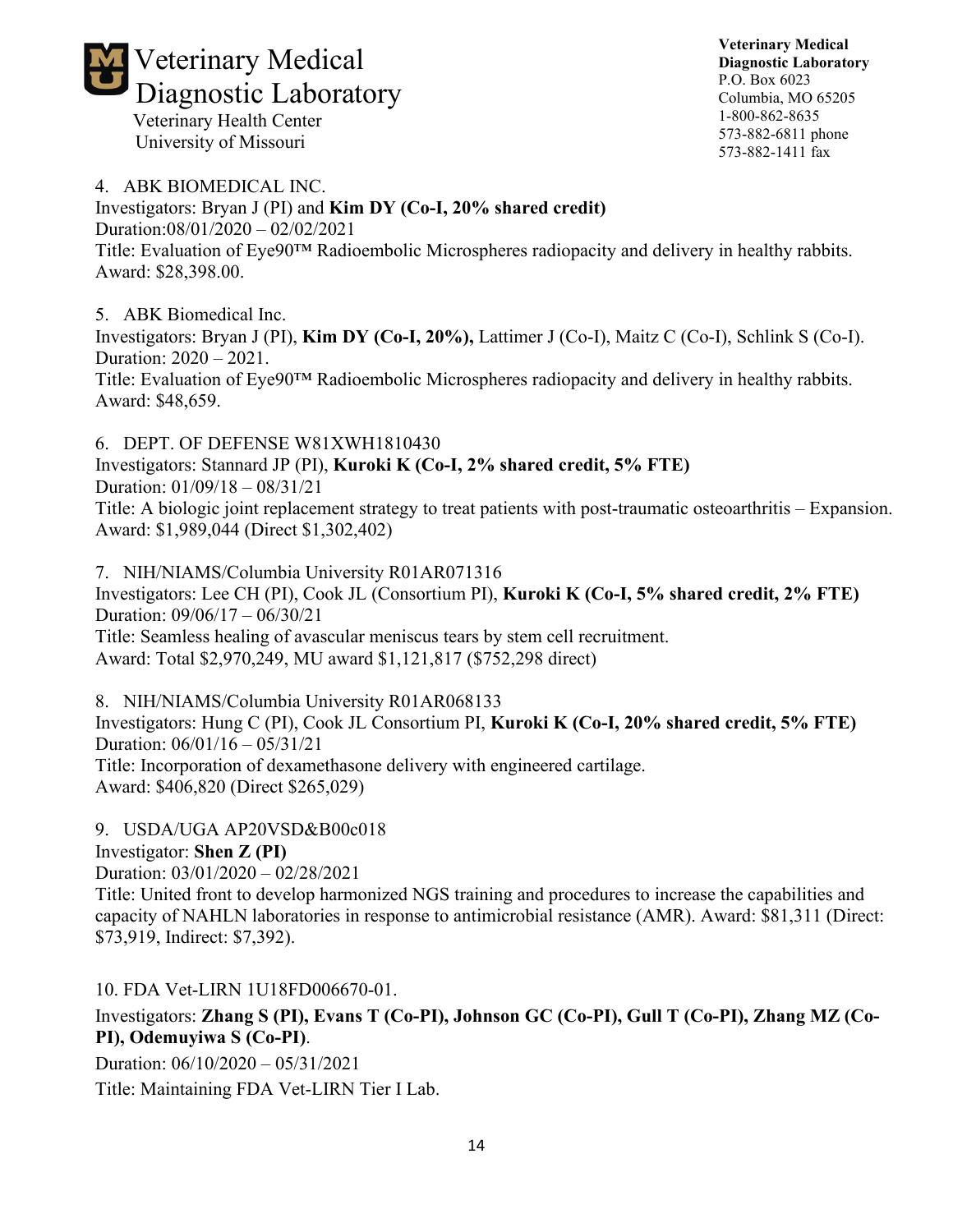

University of Missouri

Award: \$39,900 (Direct: \$30,000).

11. USDA/APHIS AP20VSD&B000C082 Project Director: **Zhang S**  Duration: 9/1/2020 – 08/31/2021 Title: Maintaining NAHLN Level I Member Lab. US Department of Agriculture. Award: \$295,000 (Direct: \$265,500)

12. FDA Vet-LIRN/KSU 1U18FD006990-01

Investigators: **Zhang S (PI), Gull T (Co-PI).** Duration: 9/15/2020 – 8/31/2021 Title: Prototype reporting and veterinarian and animal owner educational materials for cases of antimicrobial resistant bacteria of public health importance in companion animals. Award: \$7,500

13. USDA/APHIS AP20VSD&B000C017 Investigator: **Zhang S (PI)** Duration: 03/01/2020 – 02/28/2021 Title: Enhancing Testing Capacity in Biosafety Level-3 Laboratory for Improved Detection of and Response to Foreign Animal Diseases. USDA. Award: \$104,108 (Direct: \$9,369.7, Indirect: \$10,411).

## **Peer Reviewed Publications**

### **Published**

- 1. Bae H, Kim J, Chun D, Jung D-I, Park J, **Kim DY**, Yu D. Idiopathic ulcerative dermatitis in a cat with feline infectious peritonitis. Vet Med and Sci 2021; 7:572-576. http://dx.doi.org/10.1002/vms3.396
- 2. Bellrichard M, Snider C, **Kuroki K**, Brockman J, Grant DA, Grant SA. The use of gold nanoparticles in improving ACL graft performance in an ovine model. J Biomater Appl 2021 Sep 2;8853282211039179. doi: 10.1177/08853282211039179. Online ahead of print.
- 3. Dhital R, **Shen Z**, **Zhang S**, Mustapha A. Detection of virulence and ESBL genes in Salmonella by multiplex high-resolution melt-curve real-time PCR assay. J Appl Microbiol 2021; Doi:10.1111/jam.15334
- 4. **Hancock TS**, Karaffa K. Obligated to keep things under control": Sociocultural barriers to seeking mental health services among veterinary medical students. J Vet Med Educ 2021; 48(6). doi: 10.3138/jvme-2021-0069
- 5. **Havis BM**, Walker KE, Adkins P, **Shen Z**, Middleton JR, **Gull T**, Nagy D, **Kim DY**. Systemic coccidioidomycosis in a llama cria native to Missouri. J Vet Diagn Invest 2021; 33: 587-590. Doi: 10.1177/1040638721994615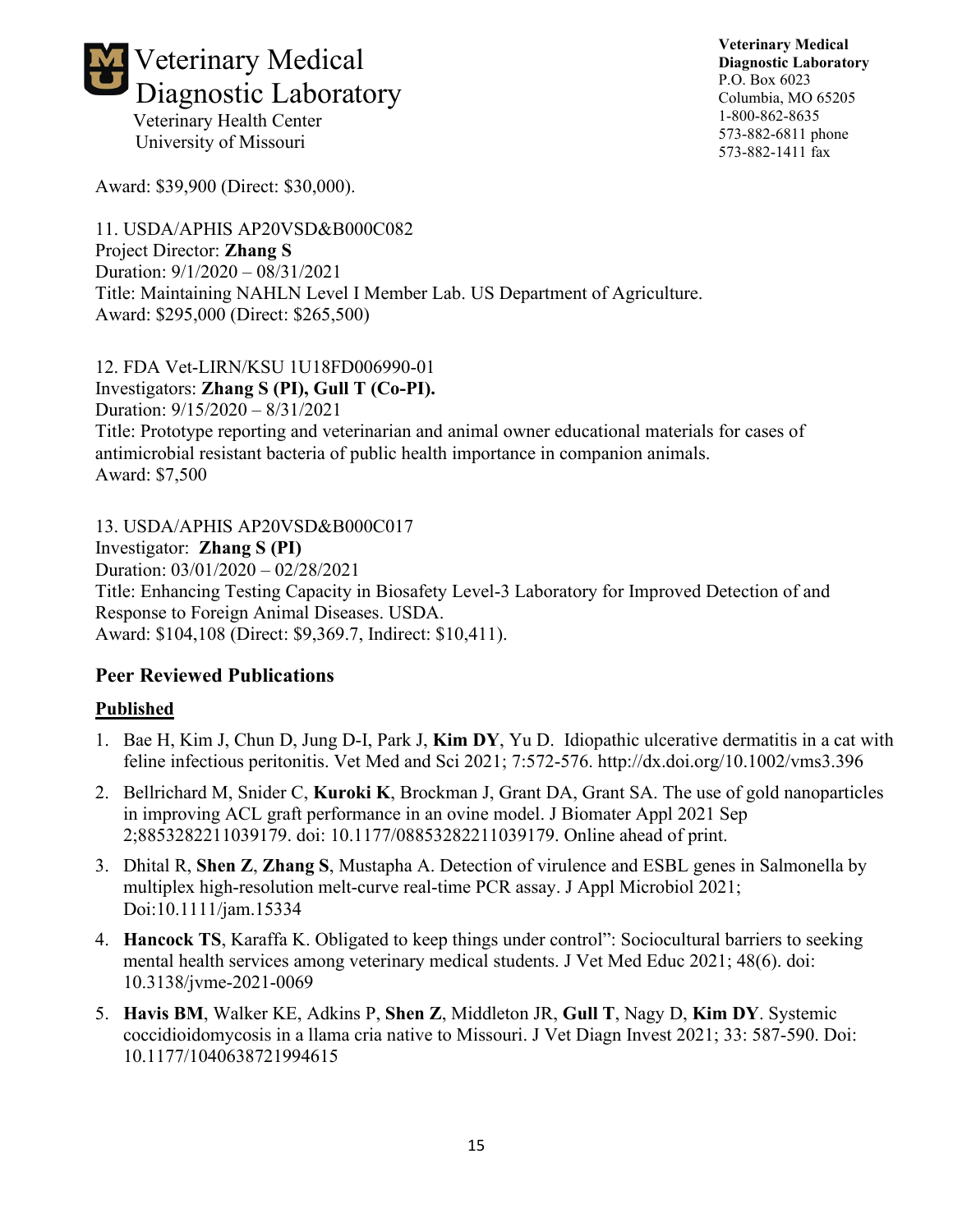

- University of Missouri
- 6. Kang, H., Bienzle, D., Lee, G.K.C., Piche, E., Viel, L., **Odemuyiwa, S.O.,** Beeler-Marfisi, J., 2021. Flow cytometric analysis of equine bronchoalveolar lavage fluid cells in horses with and without severe equine asthma. Veterinary Pathology 2022; 59: 91 - 99.
- 7. **Kim DY, Zinn MM, Odemuyiwa SO, Mitchell WJ Jr, Johnson GC**. Myocarditis caused by naturally acquired canine distemper virus infection in 4 dogs. J Vet Diagn Invest 2021; 33(1):167-169. doi: 10.1177/1040638720971828.
- 8. **Kuroki K**, Williams N, Cook JL. Histologic evidence for a humoral immune response in synovitis associated with cranial cruciate ligament disease in dogs. Vet Surg 2021; 50:1032-41.
- 9. LePage EC, Stoker AM, **Kuroki K**, Cook JL. Effects of cyclic compression on intervertebral disc metabolism using a whole-organ rat tail model. J Orthop Res 2021;39:1945-54.
- 10. Luk J, Stoker AM, **Kuroki K**, Schreiner AJ, Stannard JP, Wissman R, Cook JL. Systematic Review of Osteochondral Allograft Transplant Immunology: How We Can Further Optimize Outcomes. J Knee Surg 2021; 34:30-8.
- 11. McKenzie EC, Guerra JC, Middleton JR, **Kim DY**, **Williams III F,** Garcia TM, Russell DS. Black oil sunflower seed ingestion associated with renal azotemia, gastrointestinal ulceration and high mortality in 4 alpacas and 2 llamas. J Am Vet Med Assoc 2021; 259(4):406-414. doi: 10.2460/javma.259.4.406.
- 12. Michelin EC, Bedoya-Serna CM, Carrion LCS, Rottinghaus GE, Sousa RLM, Fernandes AM. Longterm exposure of Pacu (*Piaractus mesopotamicus*) fish to dietary aflatoxin B1: Residues in tissues and performance. World Mycotoxin J 2021;14(3): 411–419.
- 13. Olson RM, Dhariwala MO, **Mitchell WJ**, Skyberg JA, Anderson DM. Modification of the Pulmonary MyD88 Inflammatory Response Underlies the Role of the Yersinia pestis Pigmentation Locus in Primary Pneumonic Plague. Infect Immun 2021;89(3):e00595-20. doi: 10.1128/IAI.00595-20.
- 14. Schreiner AJ, Stannard JP, Cook CR, Bozynski CC, **Kuroki K**, Stoker AM, Smith PA, Cook JL. Comparison of meniscal allograft transplantation techniques using a preclinical canine model. J Orthop Res 2021; 39:154-64.
- 15. Schreiner AJ, Stannard JP, Stoker AM, Bozynski CC, **Kuroki K**, Cook CR, Cook JL. Unicompartmental bipolar osteochondral and meniscal allograft transplantation is effective for treatment of medial compartment gonarthrosis in a canine model. J Orthop Res 2021; 39:1093-1102.
- 16. Sidhu DS, **Gull T**, Skinner OT. Influence of intraoperative closed glove exchange on glove contamination during clean soft tissue surgeries. Vet Surg 2021;50:1510–1517 doi.org/10.1111/vsu.13688
- 17. Skinner O, Souza C, **Kim DY**. (2021) Metastasis to ipsilateral medial retropharyngeal and deep cervical lymph nodes in 22 dogs with thyroid carcinoma. Veterinary Surgery. 50(1):150-157. doi: 10.1111/vsu.13549.
- 18. Smiljanic D, de Gennaro B, Dakovic A, Galzerano B, Germinario C Izzo F, **Rottinghaus G**, Langella A. Removal of non-steroidal anti-inflammatory drugs from water by zeolite-rich composites: the interference of inorganic anions on the ibuprofen and naproxen adsorption. J Environmental Management 2021; 286:112168.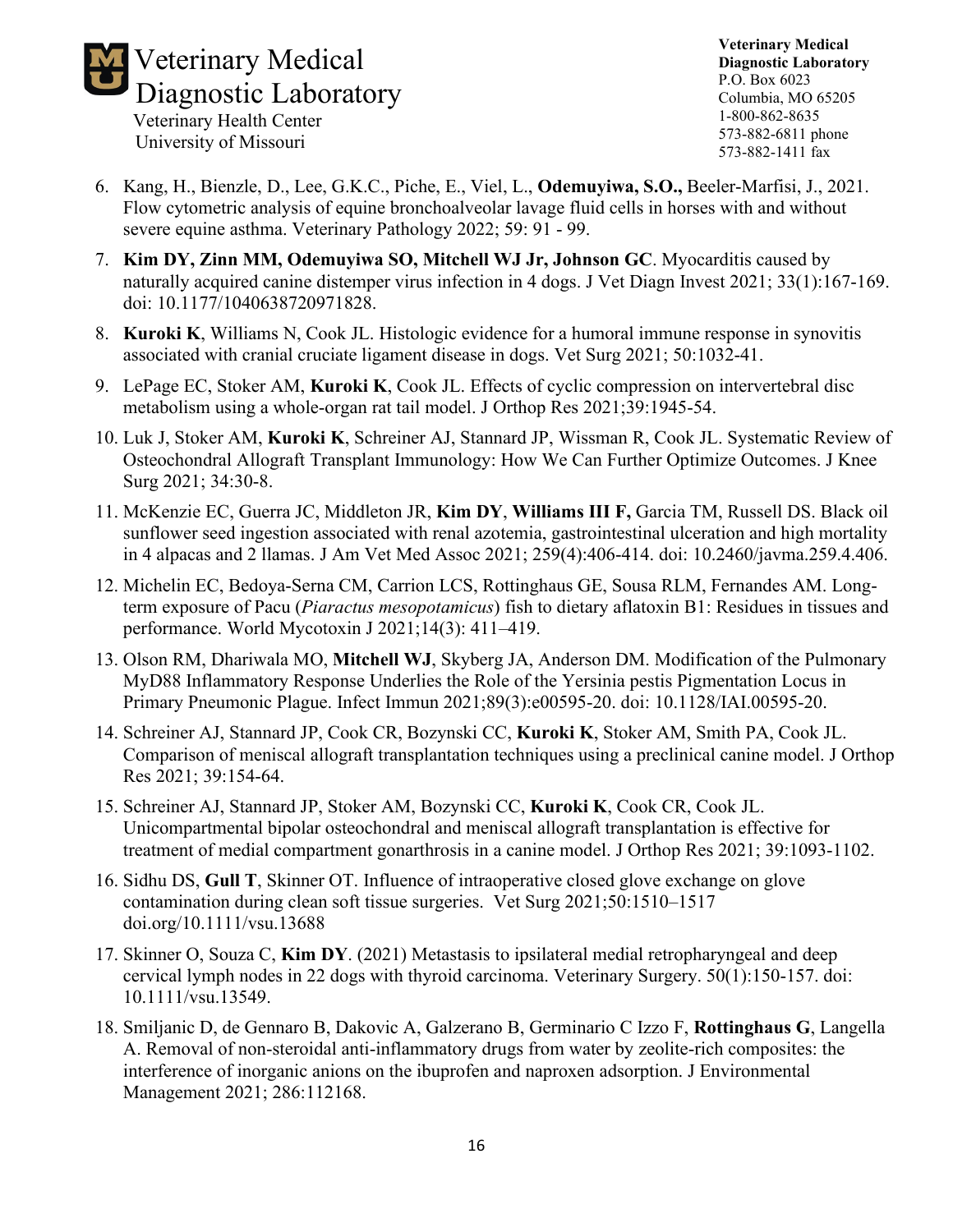

- University of Missouri
- 19. Spasojevic M, Dakovic A, **Rottinghaus GE**, Obradovic M, Krajisnik D, Markovic M, Krstic J. Influence of surface coverage of kaolin with surfactant ions on adsorption of ochratoxin A and zearalenone. Applied Clay Science 2021; 205:106040
- 20. Tyson GH, … **Zhang S**, **Shen Z**, … Reimschuessel R. Genomics accurately predicts antimicrobial resistance in Staphylococcus pseudintermedius collected as part of Vet-LIRN resistance monitoring. Vet Microbiol 2021; 254: 109006. Doi: 10.1016/j.vetmic.2021.109006.
- 21. Uprety, T., Sreenivasan, C.C., Hause, B.M., Li, G., **Odemuyiwa, S.O.,** Locke, S., Morgan, J., Zeng, L., Gilsenan, W.F., Slovis, N., Metcalfe, L., Carter, C.N., Timoney, P., Horohov, D., Wang, D., Erol, E., Adam, E., Li, F., 2021. Identification of a Ruminant Origin Group B Rotavirus Associated with Diarrhea Outbreaks in Foals. Viruses. 13, 1330. doi: 10.3390/v13071330 (PMID: 34372536).
- 22. Volokhov DV, Zagorodnyaya TA, **Shen Z**, Blom J, Furtak VA, Eisenberg T, Fan P, Jeong KC, Gao Y, **Zhang S**, Amselle M. *Streptococcus vicugnae* sp. nov., isolated from faeces of alpacas (*Vicugna pacos*) and cattle (*Bos taurus*), *Streptococcus zalophi* sp. nov., and *Streptococcus pacificus* sp. nov., isolated from respiratory tract of California sea lions (*Zalophus californianus*). Int J Syst Evol Microbiol 2021; 71: 004826. Doi: 10.1099/ijsem.0.004826.
- 23. Wang L, Li Y, Walsh T, **Shen Z**, Li Y, Nath ND, Lee J, Zheng B, Tao Y, Paden CR, Queen C, **Zhang S**, Tong S, Ma W. Isolation and characterization of novel reassortant mammalian orthoreovirus from pigs in the United States. Emerg Microbes Infect 2021; 10: 1137-1147. Doi: 10.1080/22221751.2021.1933608.
- 24. **Warang A**, **Zhang M**, **Zhang S**, **Shen Z**. A panel of real-time PCR assays for the detection of Bourbon virus, Heartland virus, West Nile virus, and *Trypanosoma cruzi* in major disease-transmitting vectors. J Vet Diagn Invest 2021; 33: 1115-1122. Doi: 10.1177/10406387211039549.
- 25. Muhsin SA, Al-Amidie M, Shen Z, Mlajia Z, Liu J, Abdullah A, El-Dweik A, Zhang S, Almasri A. A microfluidic biosensor for rapid simultaneous detection of waterborne pathogens. Biosensors and Bioelectronics. Available online 14 January 2022, 113993
- 26. Waltenburg MA, Shugart A, Loy JD, Tewari D, Zhang S, Cole SD, CRO Veterinary Diagnostic Laboratory Investigation Group; Walters MS, Nichols M. A survey of current activities and technologies used to detect carbapenem resistance in bacteria isolated from companion animals at veterinary diagnostic laboratories-United States, 2020 J Clin Microbiol 2022 Jan 5;JCM0215421. doi: 10.1128/JCM.02154-21.

#### **In Press and Submitted**

- 1. Burbick CR, Alexander TL, Wolking R, **Gull T,** Ceric O and Reimschuessel R. Non-carbapenemase producing carbapenem-resistant Klebsiella pneumoniae isolated from the urinary tract of a dog. Canadian Vet J 2021: Submitted.
- 2. **De New KM**, Coates JR, Millman Z, **Kim DY**, Hong H-P, **Royal AB**. What is your diagnosis? Spinal mass in a young dog. Vet Clin Path 2022; In Press
- 3. **Gull T**. Bacterial causes of intestinal disease in dairy calves: acceptable control measures. Clin N Am Food Animal Pract 2022; In press.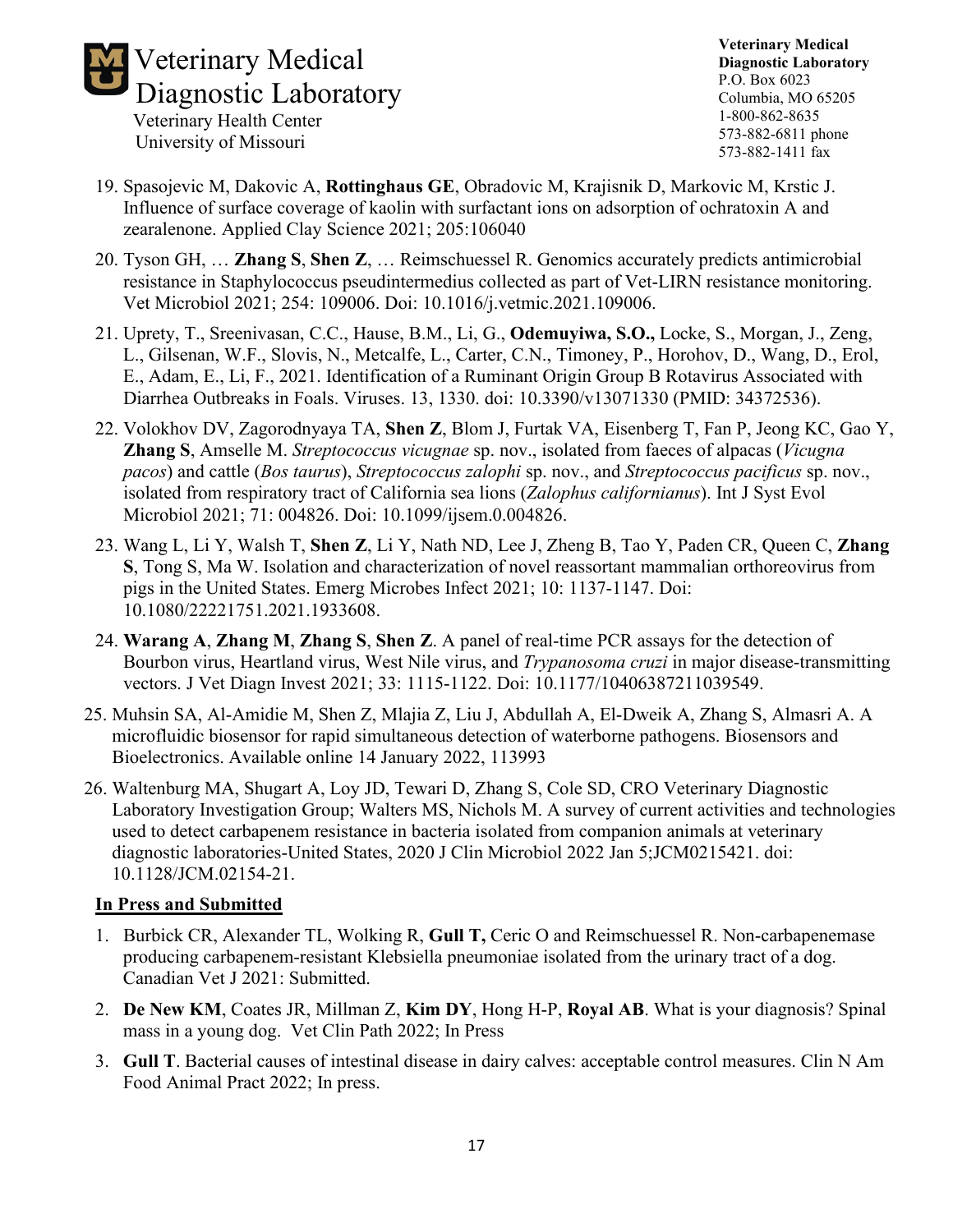

- University of Missouri
- 4. **Ierardi RA**, Anderson MN, Bryan JN, Matheson JS, Sample SH, Coates JR. Epidural myelolipoma in a Silken Windhound. Vet Clin Path 2022; In Press.
- 5. **Ierardi RA**, **Delaney RE**, **GullT**, **HavisBM**, Hinds CA, **Johnson GC**, **Kim DY**, **Kuroki K**, **Mammone RM**, **Mitchell WJ**, Rivero LA, Uzal FA, **Valerio CM**, **ZinnMM**. Bacillary hemoglobinuria in Missouri beef cattle with *Fascioloides magna*. The 64th AAVLD Annual Meeting, October 21-27, 2021. Denver, CO.
- 6. Kovarik C, **Hancock TS**. A student-created video impacts learning outcomes and professional development. J Vet Med Educ 2021; Submitted.
- 7. Townsend KS, Johnson PJ, LaCarrubba AM, Leach SB, **Zinn MM**, **Kim DY**, **Johnson GC**. Vegetative Endocarditis affecting the Tricuspid Valve of a Quarter Horse mare. J Am Vet Med Assoc 2022; In Press
- 8. Waltenburg M, Shugart A, Loy JD, Tewari D, **Zhang S**, Cole S, Burbick C, Burklund A, Byrne B, Diaz-Campos D, **Gull T**, LeCuyer T, Mani R, Mitchell M, Mohan S, Paul N, Sanchez S, Walters M and Nichols M. A survey of current activities and technologies used to detect carbapenem resistance in bacteria isolated from companion animals at veterinary diagnostic laboratories—United States, J Clin Microbiol 2022; In press.

#### **Scientific Presentations**

- 1. **Bowman JW, Gull T,** Ulmanis EG, **Shen Z, Odemuyiwa SO.** The mitochondrial genome of a novel oomycete cultured from a mass on the tail of a domestic cat. The 64th AAVLD Annual Meeting, October 21-27, 2021. Denver, CO.
- 2. **Ierardi RA**. Retrospective evaluation of *Anaplasma m*arginale seroprevalence among Missouri cattle submitted to a veterinary diagnostic laboratory, 2010-2019. VET ECHO December 14, 2021.
- 3. **Ierardi RA**, **Delaney L**, **GullT**, **HavisBM**, Hinds CA, **Johnson GC**, **Kim DY**, **Kuroki K**, **Mammone RM**, **Mitchell WJ**, Rivero LA, Uzal FA, **Valerio CM**, **ZinnMM**. Bacillary hemoglobinuria in Missouri beef cattle with *Fascioloides magna*. The 64th AAVLD Annual Meeting, October 21-27, 2021. Denver, CO.
- 4. Johnson G, **Odemuyiwa SO,** and Levine, C. Zooanthroponotic transmission of human herpesvirus type 1 to two different species of pet monkeys in one household. The 2021 ACVIM Annual Meeting (Virtual), June 9-12, 2021.
- 5. Puga K, Adkins PRF, Rivero L, **Zhang S**. Disease prevalence among beef cows submitted for necropsy to a veterinary diagnostics laboratory. MU CVM Research Day, April 23, 2021, Columbia, MO.
- 6. Rivero LA, Adkins PRF, **Zhang S**. Disease prevalence among neonatal beef calves submitted for necropsy to a veterinary diagnostic laboratory. The 2021 ACVIM Annual Meeting (Virtual), June 9- 12, 2021.
- 7. Rivero LA, Adkins PRF, **Zhang S**. Disease prevalence among neonatal beef calves submitted for necropsy to a veterinary diagnostic laboratory. MU CVM Research Day, April 23, 2021, Columbia, MO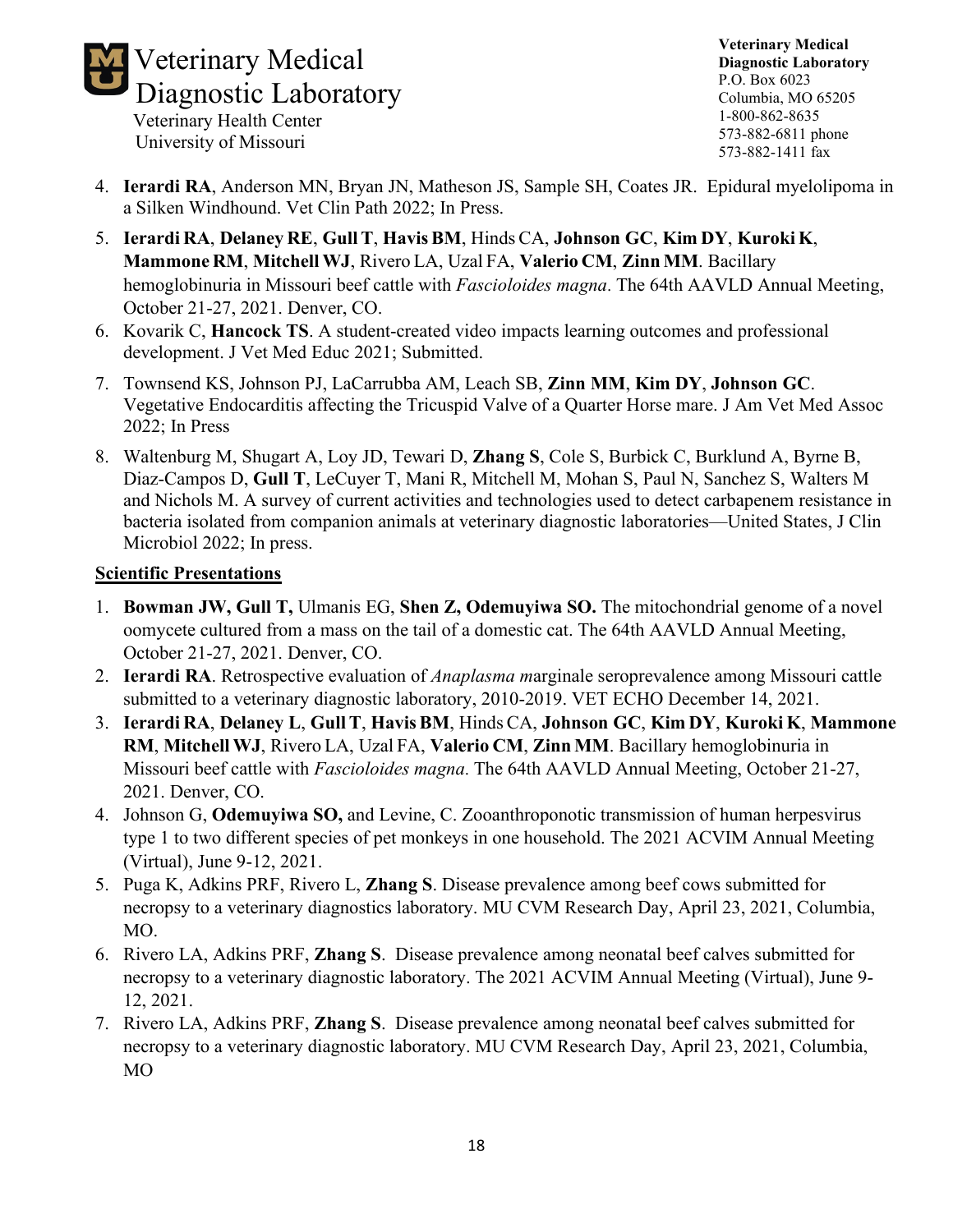

- University of Missouri
- 8. **Shen Z**, Wang L, Ma W, **Zhang S**. Detection of Mammalian Orthoreovirus from Clinical Samples with Metagenomic Sequencing Using MiSeq. The 64th AAVLD Annual Meeting, October 21-27, 2021. Denver, CO.
- 9. Topka, J and **Odemuyiwa SO.** Modulation of chicken macrophage function by microbial catabolites of tryptophan. VRSP Boehringer Ingelheim-NIH Symposium August 4 – 6, 2021
- 10. **Warang A, Shen Z, Zhang M, Odemuyiwa S, Zhang S**. Comparison of column extraction and Kingfisher Flex automated extraction for DNA extraction from Gram positive bacteria. The 64th AAVLD Annual Meeting, October 21-27, 2021. Denver, CO.
- 11. **Williams III F**. Animal Abortion. MVMA Convention (Virtual), January 2021.
- 12. **Williams III F.** Ruminant Abortions (Invited Talk), Penn State Spring Symposium, June 8, 2021
- 13. **Zhang S.** An overview of top zoonotic diseases in the US (Invited Talk). MU SOM, April 14, 2021

### **Extension/Outreach/Engagement Presentations**

- 1. **Delaney L.** Under the Scope VMDL Quarterly Newsletter
- 2. **Ierardi R** and **Delaney L.** Diagnostic Lab Report to Academy of Veterinary Consultants (AVC)
- 3. **Ierardi R**. Diagnostic Pathology of Bacillary Hemoglobinuria & Related Conditions. MU Extension CVM Update, virtual meeting, 5/4/2021
- **4. William III F.** Pathology of Birds for the Avian Club,  $9/29/2021$
- **5. Williams III F.** What Pathologists Do! For the Pre-vet club, 11/3/2021

# *Diversity, Equity, and Inclusion Activities*

**Williams III F.** Introduction of veterinary medicine to students in local elementary schools so that the underserved children get to learn about veteinary medicine as a carrer choice.

**Williams III** F. A memebr of the League of Veta-Humanz (a human being with superpowers who protects animal and public health; synonym: veterinarian). This program is supported by the Science Education Partnership Award (SEPA) program of the National Institute of General Medical Sciences (NIGMS) of the National Institutes of Health (NIH). [https://vet.purdue.edu/vetahumanz/vetahumanz/dr](https://vet.purdue.edu/vetahumanz/vetahumanz/dr-fred-williams-iii/)[fred-williams-iii/](https://vet.purdue.edu/vetahumanz/vetahumanz/dr-fred-williams-iii/)

**William III F.** Faculty advisor for VOICE (Veterinary As One Inclusive Community), a student-run organization that seeks to increase awareness, respect, and sensitivity to differences among all individuals and communities in the field of veterinary medicine.

**Williams III F**. Presentation: Black voices in pathology panel for the C. L. Davis Pathology Foundation, 1/8/2021

**Williams III F.** Presentation to the VOICE Club: Diversity and my journey as a pathologist, 3/24/2021

**Zhang S.** Creation of AAVLD DEI Committee

# *National and State Leadership Activities*

1. **Evans T**. AAVLD Committee on Environment Chair